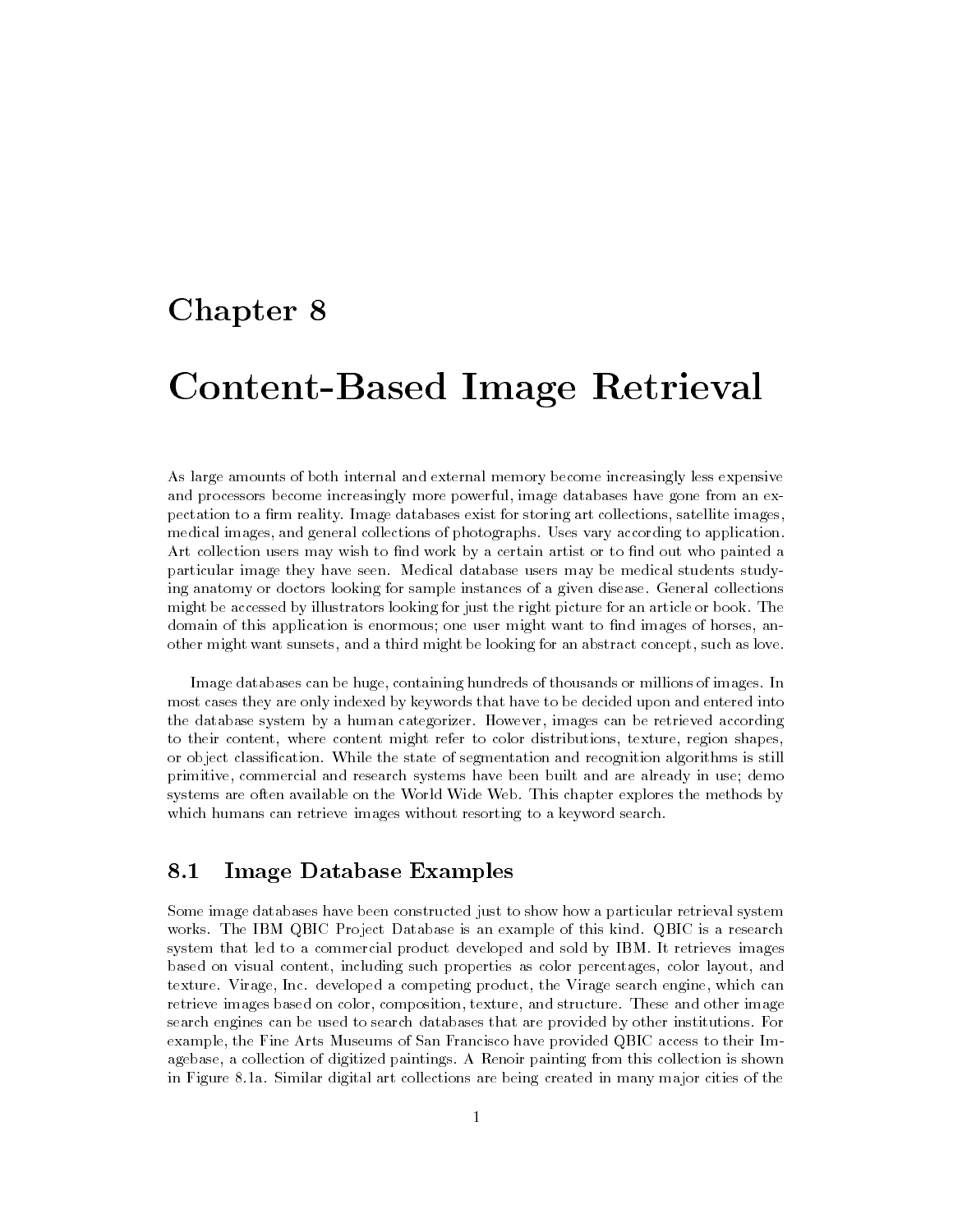

a) Renoir painting image



b) Amethyst image

Figure 8.1: Images from digital collections. (Pierre-Auguste Renoir painting image, Landscape at Beaulieu, c. 1893, courtesy of the Fine Arts Museums of San Francisco, Mildred Anna Williams Collection, 1944.9; amethyst image courtesy of the Smithsonian Institution, 1992.)

In addition to art collections, there are general image collections whose individual images are available for licensing by private customers who may want them for marketing products or illustrating articles. One of the biggest is the Corbis Archive, which contains more than 17 million images, with nearly one million in digital format and growing. This archive tries to capture the full range of human expression and perception; it contains such categories as history, art, entertainment, science and industry, and animals. Corbis provides retrieval of its images by keyword and by browsing. Another company, PhotoDisc, also provides an online image database organized by categories and searchable through keywords.

In addition to artwork and photographs, there are scientific and medical image collections. The National Library of Medicine provides a database of Xrays, CT scans, MRI images and color cross-sections, taken at very small intervals along the bodies of a male and a female cadaver. There are over 14,000 images available for people who want to use them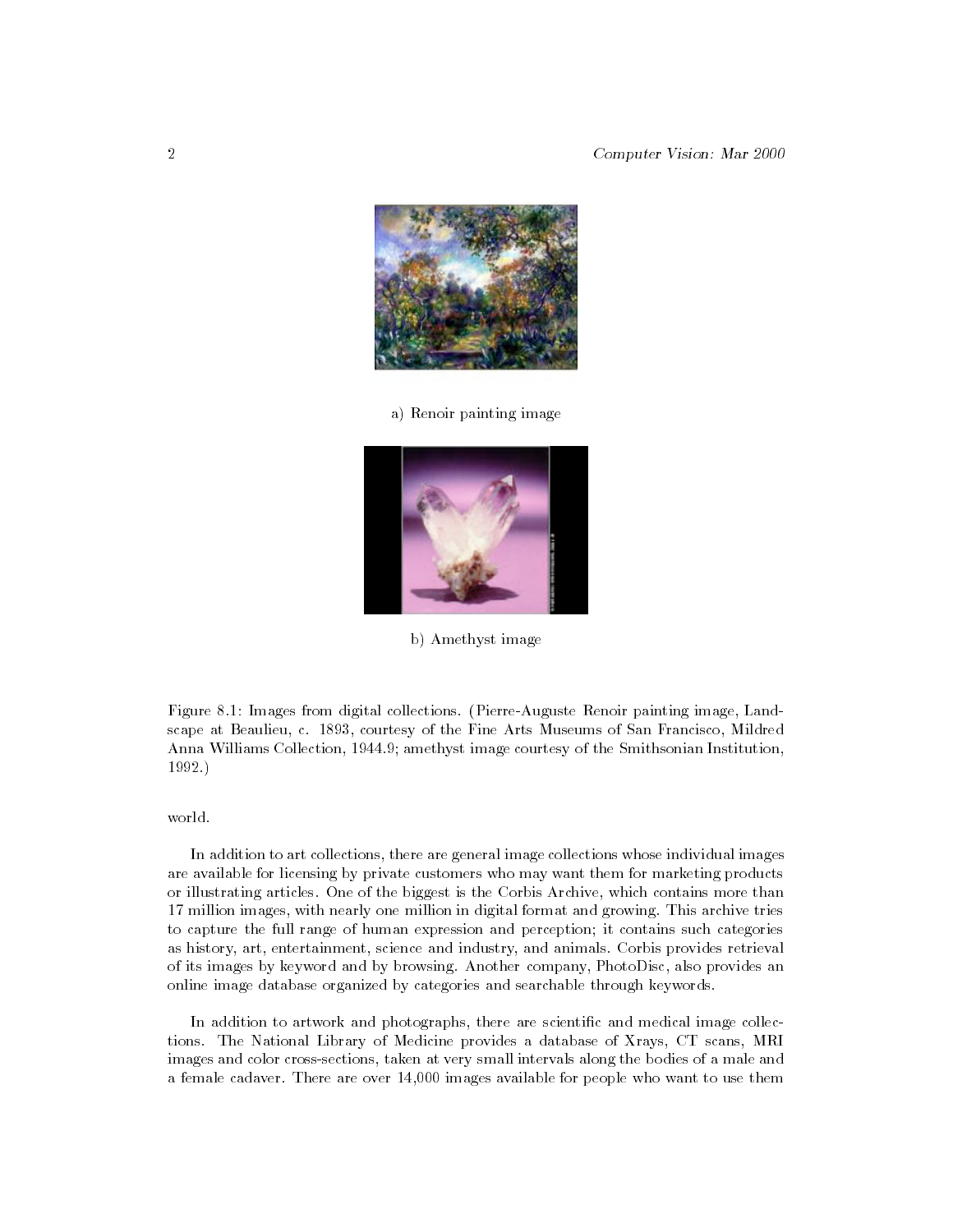for medical research. The National Aeronautics and Space Administration (NASA) collects huge databases of images from its satellites and makes them available for public acquisition (for a fee). The United States Geological Survey (USGS) provides a web search capability for users who wish to find and order data sets including digital satellite and aerial images. Finally, the World Wide Web itself is a database that contains both text and large numbers of images. Search engines for finding images on the Web, based on keywords and, to a limited extent, on image content are being developed.

### 8.2 Image Database Queries

Given a database of images, we must have some way, other than searching through the whole set, to retrieve them. Companies that make databases of images available to their customers will general have a selection process for determining which images should be added to the collection and a categorization process for assigning general categories and other keywords to the selected images. Images appearing on the World Wide Web will usually have a caption from which keywords can be obtained automatically.

In a relational database system, entities can be retrieved based on the values of their textual attributes. Attributes used to retrieve images might include general category, names of objects present, names of people present, date of creation, and source. The images can be indexed according to these attributes, so that they can be rapidly retrieved when a query is issued. This type of textual query can be expressed in the SQL relational database language, which is available for all standard relational systems. For example, the query

SELECT \* FROM IMAGEDB WHERE CATEGORY =  $'$ GEMS' AND SOURCE =  $'$ SMITHSONIAN'

would find and return all images from the set named IMAGEDB whose CATEGORY attribute was set to 'GEMS' and whose SOURCE attribute was set to 'SMITHSONIAN'. The object would be to retrieve images of the gem collection of the Smithsonian Institute. Figure 8.1b shows an amethyst image from this collection. The amethyst image would be retrieved along with many other gem images. In order to allow more selective retrievals, a descriptive set of keywords would have to be stored for each image. In a relational database, KEYWORD would be an attribute that could have multiple values for each image. So the amethyst image might have values of 'AMETHYST', 'CRYSTAL', and 'PURPLE' as its keywords, and could be retrieved according to all three or any of the three, depending on the desires of the user. For example, the SQL query

```
SELECT * FROM IMAGEDB
WHERE CATEGORY = 'GEMS' AND SOURCE = 'SMITHSONIAN'
      AND (KEYWORD = 'AMETHYST' OR KEYWORD = 'CRYSTAL'
           OR KEYWORD = 'PURPLE')
```
retrieves all images from the set named IMAGEDB, whose CATEGORY is 'GEMS', whose SOURCE is 'SMITHSONIAN', and which has a KEYWORD value of 'AMETHYST', 'CRYS-TAL', or 'PURPLE'. This will retrieve more than just the amethyst image; the user will be able to browse through and select images from the set returned.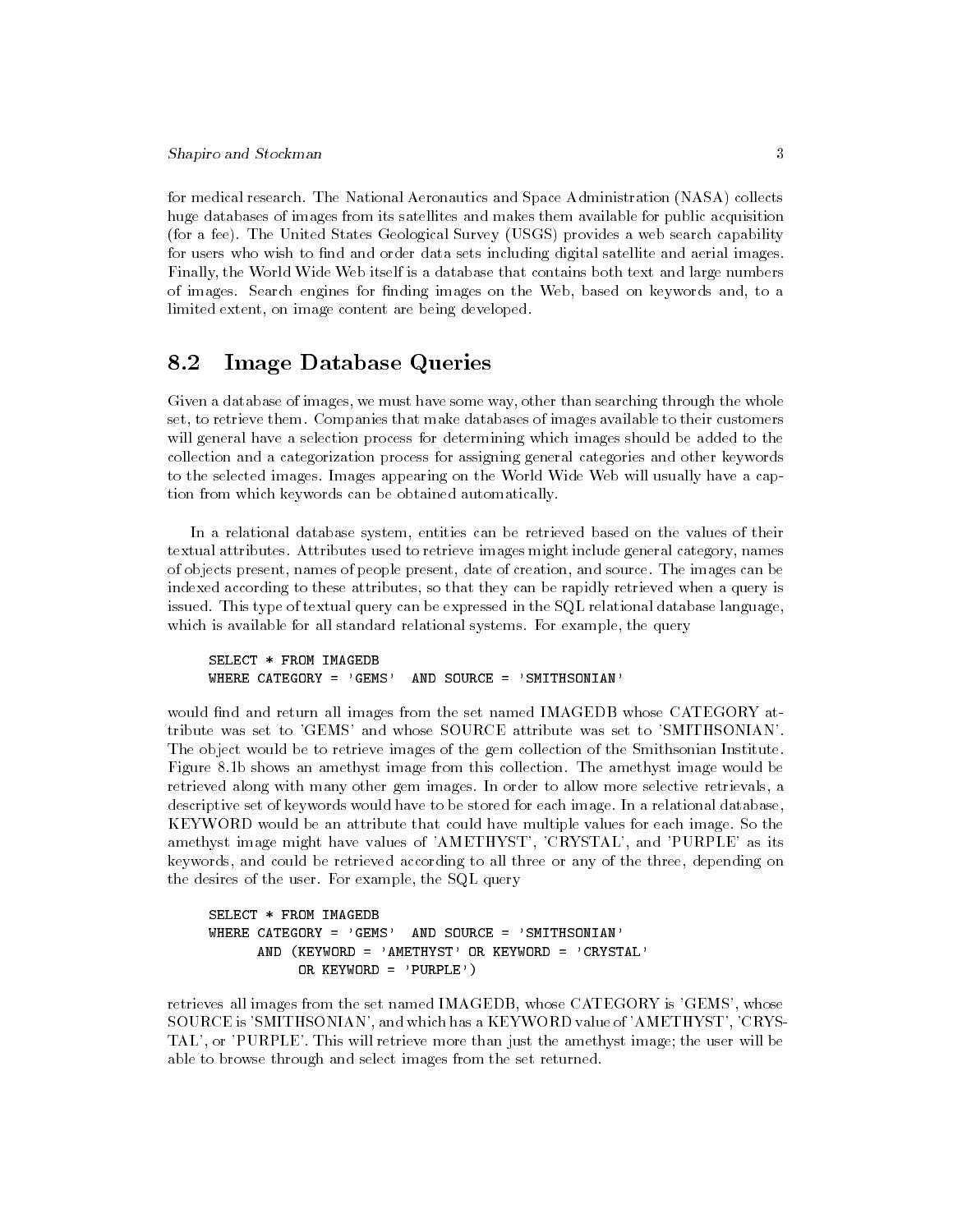



a) Image with pigs b) Image with no pigs

Figure 8.2: Pig images returned by keyword search.

There is a limit to what can be done with the keyword approach. Human coding of keywords is expensive and is bound to leave out some terms by which users will want to reference an image. In web databases, using HTML captions can help to automate, but also provides only limited indexing capability. Furthermore, some of the returned images may turn out to look very different than the user expects from the automatically derived keywords. Figure 8.2 shows two images returned from a web search with the keyword 'pigs'.

Given that keywords alone are insufficient, we will explore other methods for retrieving images that can be used instead of or in addition to keywords.

| <b>Exercise 1</b> Keyword Queries                                                        |
|------------------------------------------------------------------------------------------|
| Give an SQL query that will retrieve the image of Figure 8.2a, but will not retrieve the |
| image of Figure 8.2b. Use whatever categories and keywords you think are appropriate.    |

### 8.3Query-by-Example

 $Query-by-example$  is database terminology for a query that is formulated by filling in values and constraints in a table and can be converted by the system to SQL. The first QBE system was developed by IBM; today, Microsoft Access is a good example of this type of system. In standard relational databases, where the values of attributes are mainly text or numeric values, query-by-example merely provides a convenient interface for the user, without any additional power.

In image databases, the very idea of query-by-example is exciting. Instead of typing a query, the image database user should be able to show the system a sample image, or paint one interactively on the screen, or just sketch the outline of an object. The system should then be able to return similar images or images containing similar objects. This is the goal of all content-based image retrieval systems; each one has its own ways of specifying queries, determining similarity between a query and an image in the database, and of selecting the images to be returned.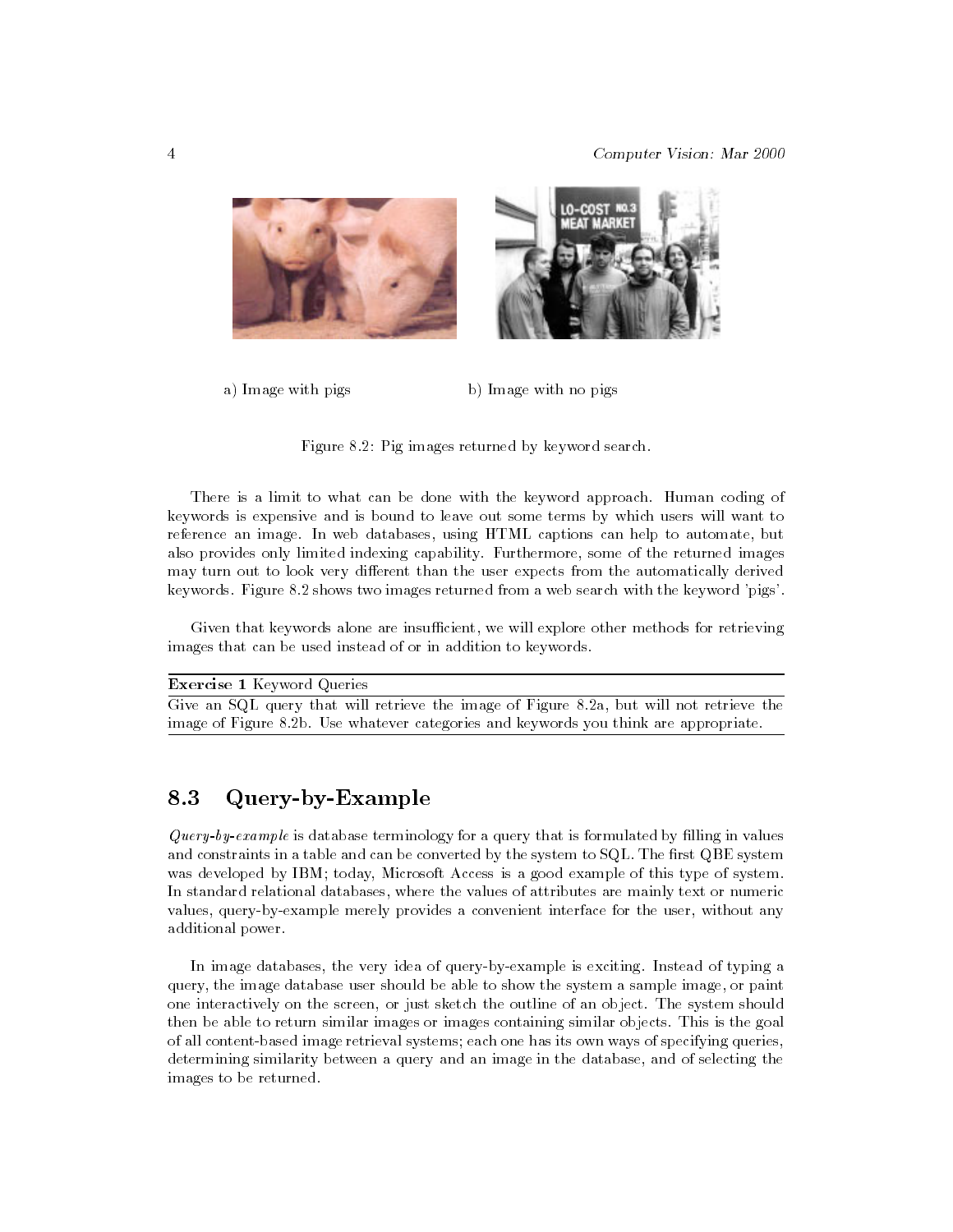

Figure 8.3: Results of a QBIC search based on color layout similarity; the query is the example image shown in the top left position (images courtesy of Egames).

To keep our discussion general, let us consider a query as an example image plus a set of constraints. The image may be a digital photograph, a user-painted rough example, a line-drawing sketch, or empty, in which case the retrieval set must only satisfy the constraints. The constraints may be keywords that should be present in some indexing system or may specify objects that should be in the image and even spatial relationships among them. In the most common case, the query is a digital image that is compared to images in the database according to an image distance measure. When the distance returned is zero, the image exactly matches the query. Values larger than zero indicate various degrees of similarity to the query. Image search engines usually return a set of images in order of their distance to the query. Figure 8.3 illustrates the results of a QBIC search based on its color layout distance measure. The images shown were the eight most similar images to the query image, which is shown in the upper left position as it is most similar to itself.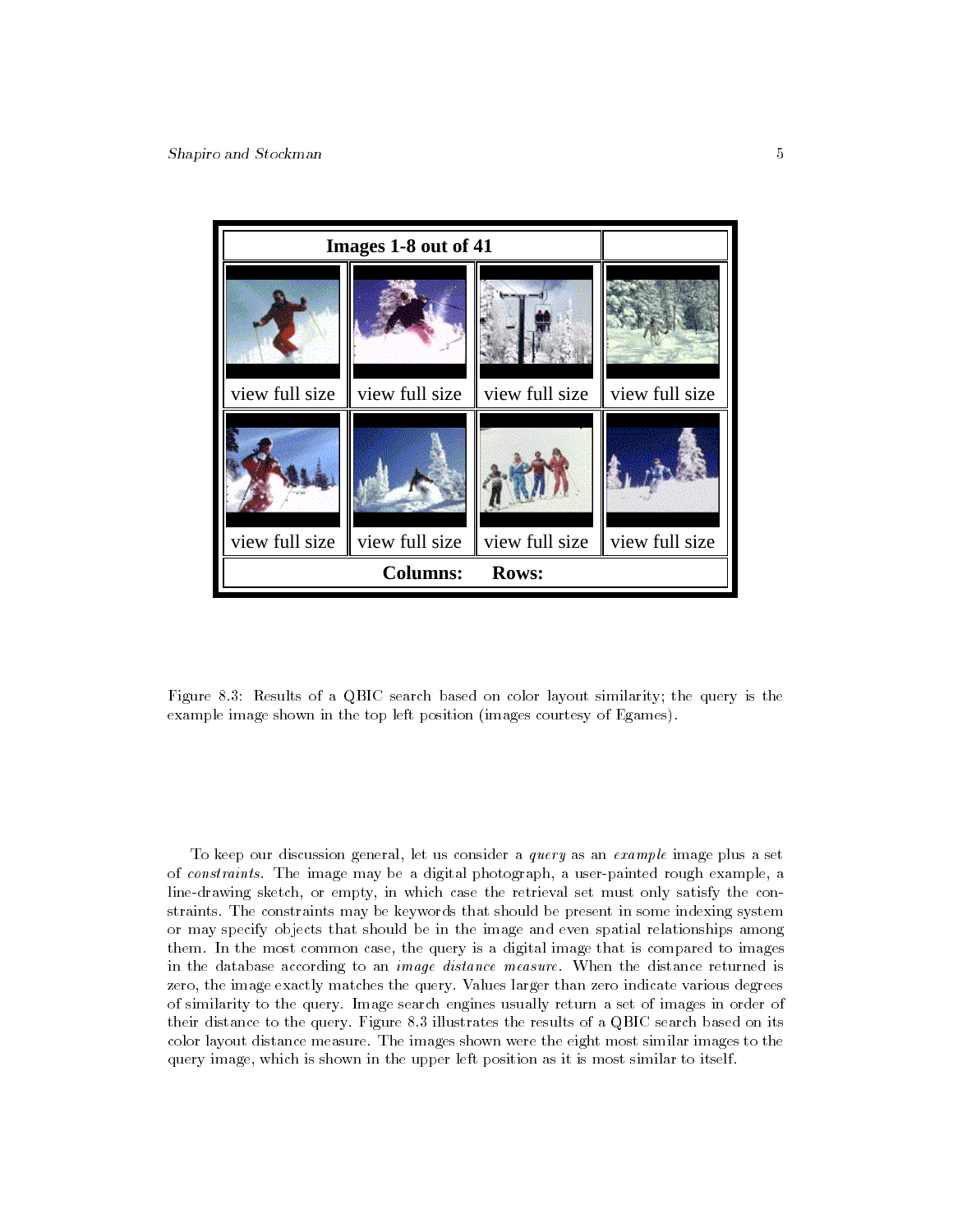### 8.4Image Distance Measures

The judgment of how similar a database image is to a query is dependent on which image distance measure or measures are used to judge similarity. There are four major classes of similarity measures:

- 1. color similarity
- 2. texture similarity
- 3. shape similarity
- 4. object and relationship similarity

#### 8.4.1 Color Similarity Measures

Color similarity measures are often very simple. They compare the color content of one image with the color content of a second image or of a query specication. For example, QBIC allows users to specify a query in terms of color percentages. The user chooses up to five colors from a color table and indicates the desired percentage of each color. QBIC looks for images that are closest to having these color percentages. The particular placement of the colors within the image is not a factor in the search. Figure 8.4 shows a set of images returned for a query that specied 40% red, 30% yellow, and 10% black. While the colors returned are very similar in each of the returned images, the images have very different compositions.

A related technique is color histogram matching, as discussed in Chapter 6 and used for vegetable recognition in Chapter 16. Users can provide a sample image and ask the system to return images whose color histogram distance to the sample is low. Color histogram distances should include some measure of how similar two different colors are. For example, QBIC defines its color histogram distance as

$$
d_{hist}(I,Q) = (h(I) - h(Q))^T A (h(I) - h(Q))
$$
\n(8.1)

where  $h(I)$  and  $h(Q)$  are the K-bin histograms of images I and Q, respectively, and A is a K K K similarity matrix. In this matrix colors that should have extremely similarly have not matrix similarity values close to one, while colors that are very different should have similarity values close to or equal to zero.

Color layout is another possible distance measure. It is common for the user to begin with an empty grid representing the query and to choose colors for each of the grid squares from a table. In Figure 8.5, the user has selected two colors from the color matrix shown at the upper left and has painted them onto the 6 6 spatial layout grid shown at the upper -right. The images shown are those that were judged most similar to the query according to a simple color layout distance measure. As was shown in Figure 8.3, it is also possible to start with an example image and have the system return other images that have spatial color distributions that are similar to it.

Color rayout measures that use a grid require a grid square color distance measure  $u_{color}$ that compares each grid square of the query to the corresponding grid square of a potential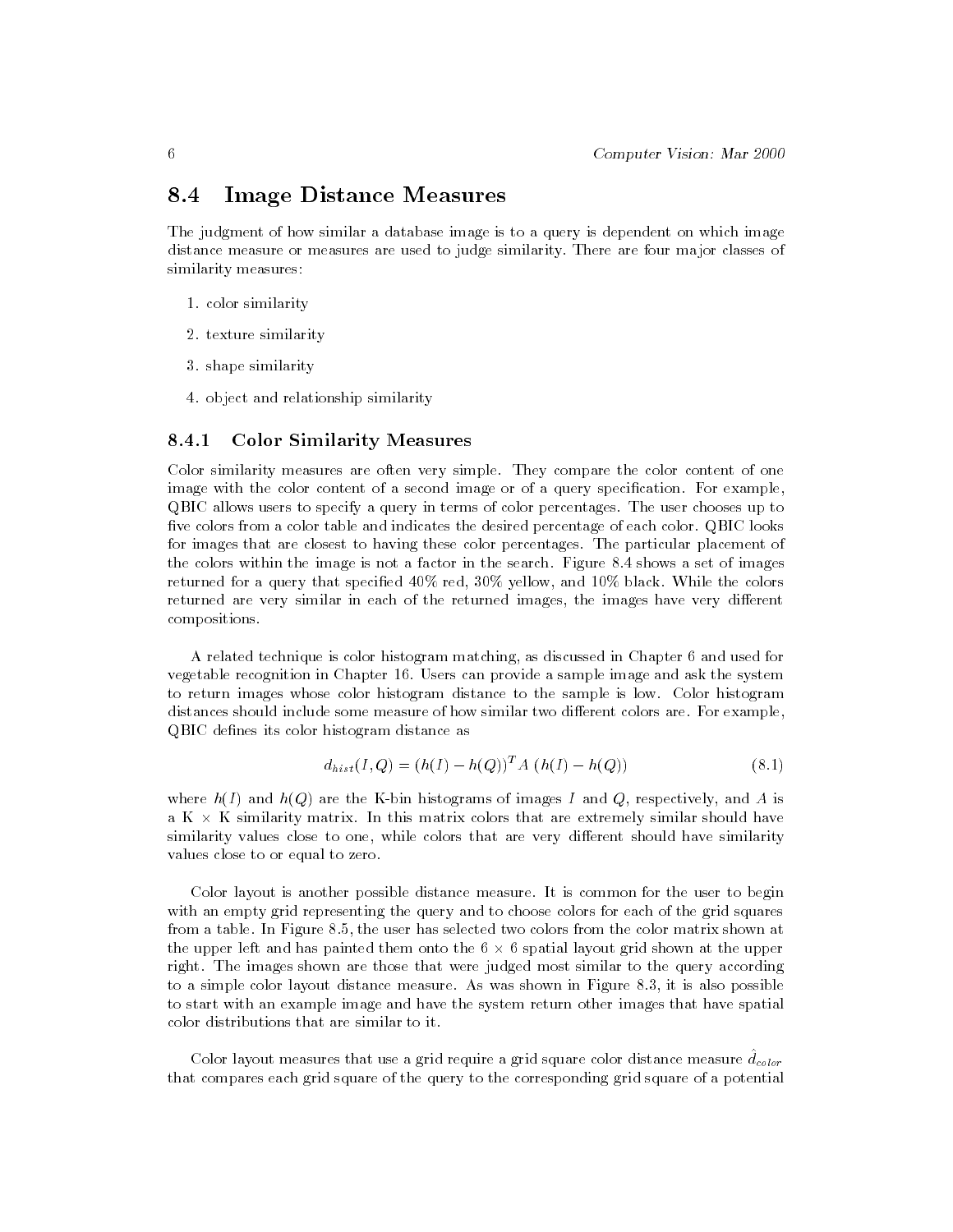

Figure 8.4: Results of a QBIC search based on color percentages; the query specified  $40\%$ red, 30% yellow, and 10% black (images courtesy of Egames).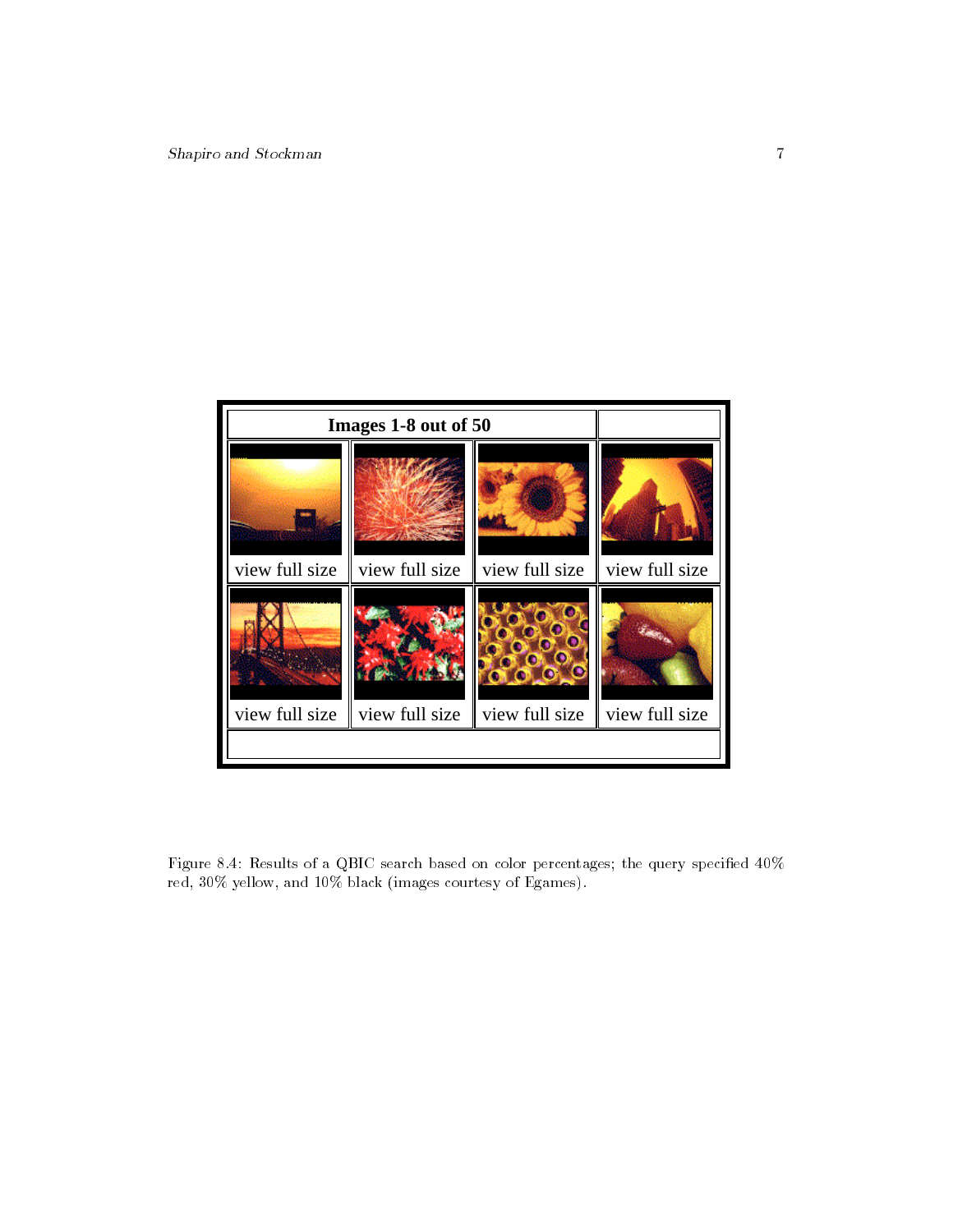

Figure 8.5: Results of an image database search in which the query is a painted grid. (Images from the MIT Media Lab VisTex database: http://vismod.www.media.mit.edu/vismod/imagery/VisionTexture/vistex.html).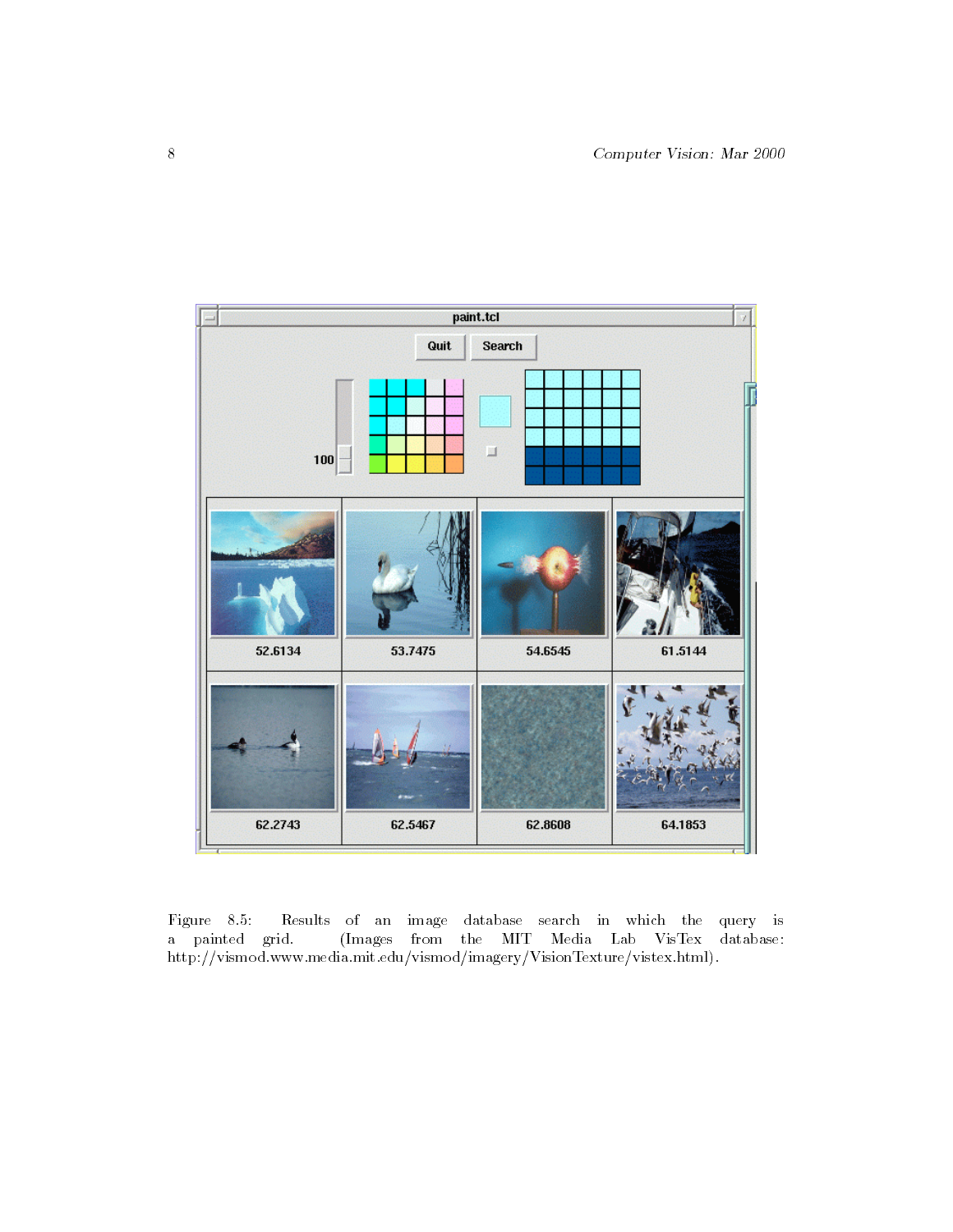matching image and combines the results into a single image distance

$$
d_{gridded\_color}(I,Q) = \sum_{g} \hat{d}_{color}(C^{I}(g), C^{Q}(g))
$$
\n(8.2)

where  $C^*(q)$  represents the color in grid square  $q$  of a database image I and  $C^*(q)$  represents the color in the corresponding grid square  $g$  of the query image  $Q$ . The representation of the color in a grid square can itself be very simple or more complicated. Some suitable representations are

- 1. the mean color in the grid square
- 2. the mean and standard deviation of the color
- 3. a multi-bin histogram of the color

The grid square distance  $\hat{d}$  must be able to operate on the color representation to produce meaningful distances. For example, if mean color is represented as a triple  $(R, G, B)$ , then the measure  $d = ||(R^*, G^*, B^*) - (R^*, G^*, B^*)||^2$  would be an obvious choice, but not nec-<br> $\ddot{R}$ essarily the best one. Instead of comparing  $(R, G, B)$  values, some systems partition color space into a set of 3D bins and keep a table of the numerical similarities between pairs of bins. This is the same technique that was used in QBIC's histogram distance as discussed above.

### Exercise 2 Color Histogram Distances

Implementation distance measure that can imput two images and imput two images and imput two images and images and images and images and images and images and images and images and images and images and images and images --compare either the whole images or selected subimages of each. Use this basic measure to implement a gridded-color distance measure that allows the user to specify the dimensions of the grid and combines the distances between each pair of corresponding grid squares into a single distance as shown in equation 8.2. Try your gridded histogram distance measure on several pairs of color images and with grid dimensions 1 1, 4 4, and 8 8.

#### 8.4.2Texture Similarity Measures

Texture similarity is more complex than color similarity. An image that has similar texture to a query should have the same spatial arrangements of colors (or gray tones), but not necessarily the same colors (or gray tones). The texture measures described in Chapter 7 can be used to judge the similarity between two textures. Figure 8.6 illustrates texture-based image retrieval, using a distance based on the Laws texture energy measures. As can be seen from the query results, this distance is independent of the colors in the image. However, it is also possible to develop distance measures that look for both color and texture similarity.

Texture distance measures have two aspects:

- 1. the representation of texture and
- 2. the definition of similarity with respect to that representation.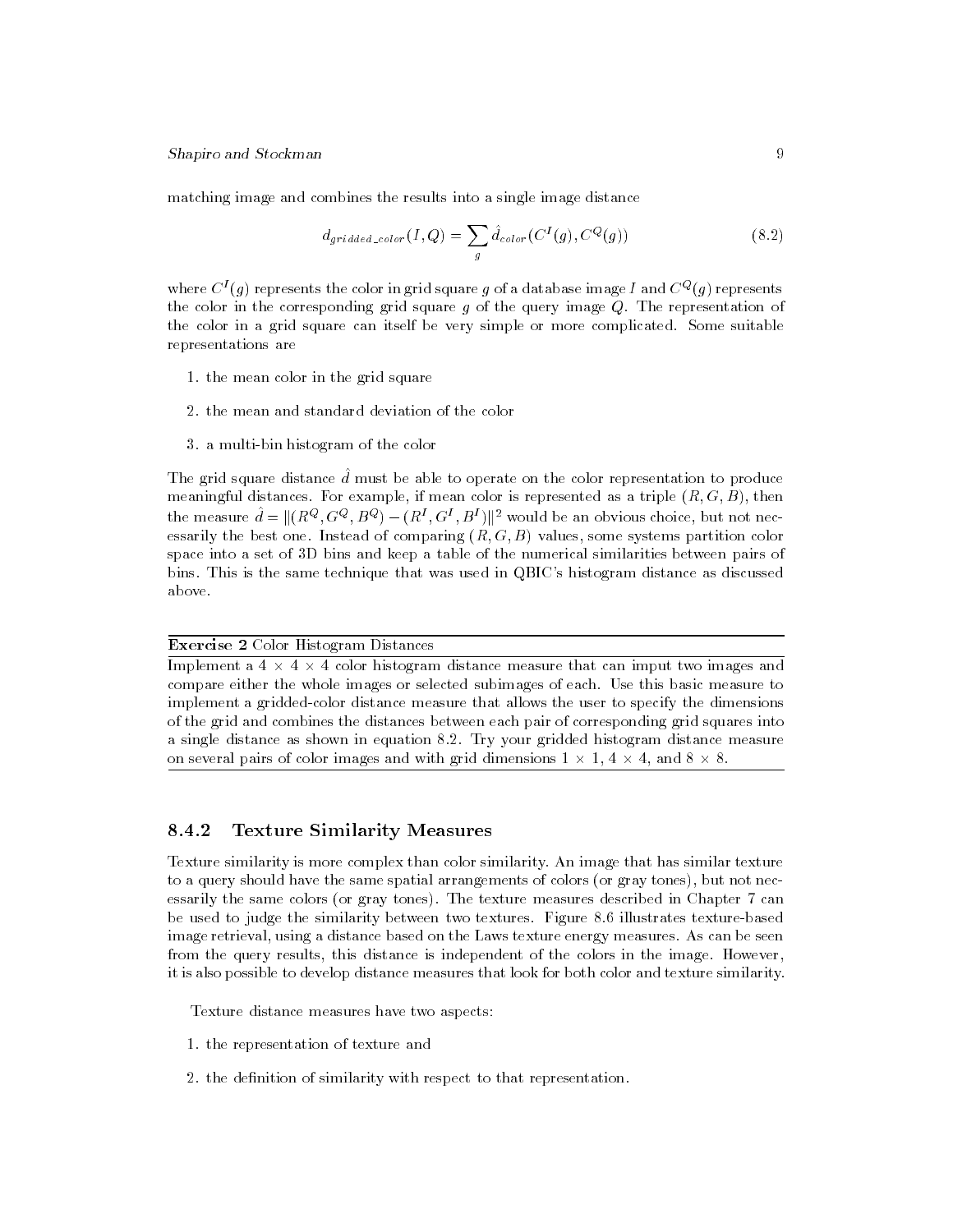

Figure 8.6: Results of an image database search based on texture similarity (Images from the MIT Media Lab VisTex database: http://vismod.www.media.mit.edu/vismod/imagery/VisionTexture/vistex.html).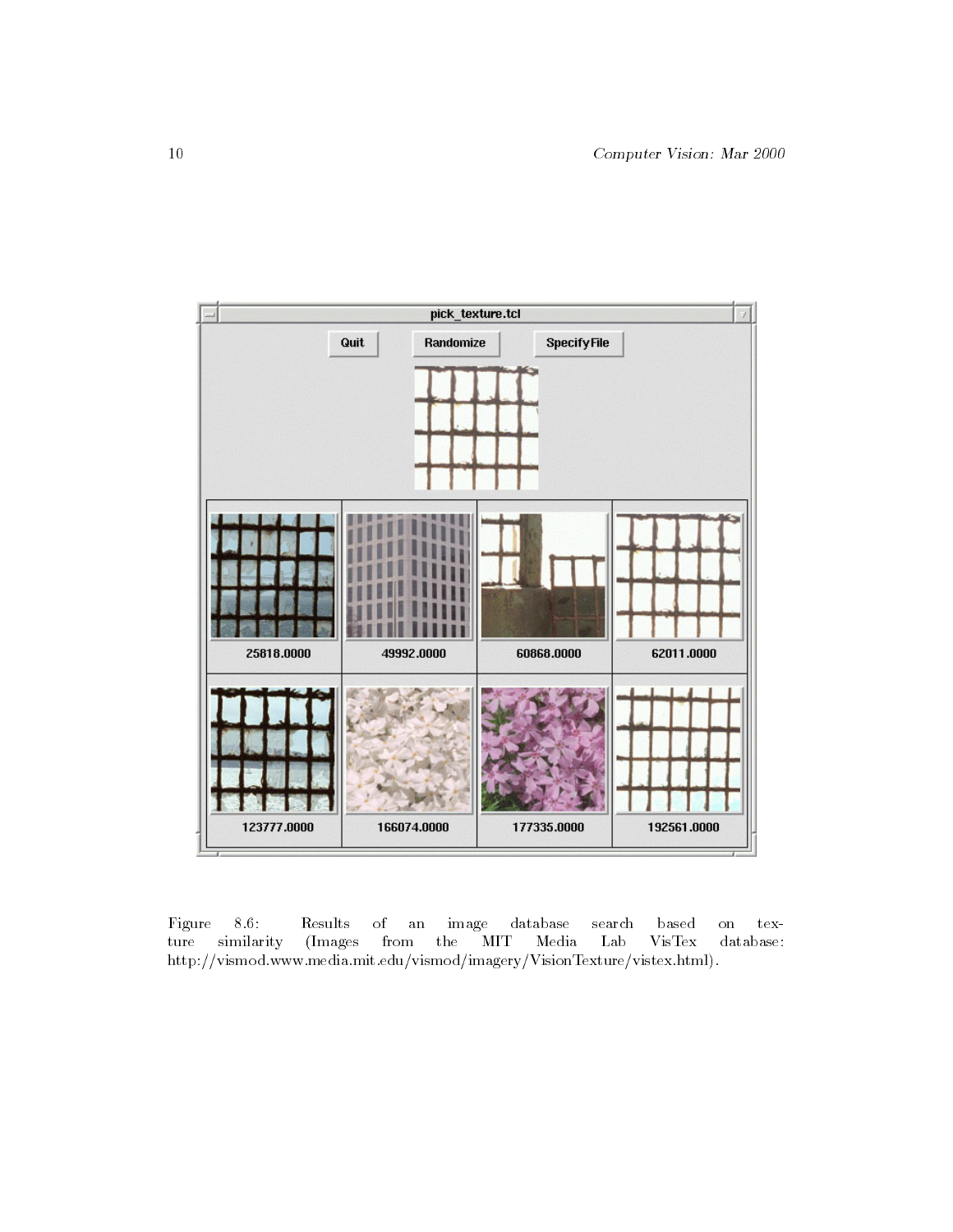### Shapiro and Stockman 11

The most commonly used texture representation is a texture description vector, which is a vector of numbers that summarizes the texture in a given image or image region. The vector of Haralick's five co-occurence-based texture features and that of Laws' nine texture energy features are examples of texture description vectors. While a texture description vector can be used to summarize the texture in an entire image, this is only a good method for describing single texture images. For more general images, texture description vectors are calculated at each pixel for a small (e.g. 15  $\mu$  15) neighborhood about that pixel. Then  $p$ the pixels are grouped by a clustering algorithm that assigns a unique label to each different  $\hspace{0.1mm}$ texture category it finds.

Given that pixels can be assigned a texture description vector and labeled as belonging to a texture class, various texture distances can be dened. The simplest texture distance is the `pick-and-click' distance. The user selects a texture by clicking on a pixel in a textured region of the query image or by selecting the texture from a predetermined set of choices. The selected texture is represented by its texture description vector, which is compared to the texture description vectors associated with the database. The distance measure is defined by

$$
d_{pick\_and\_click}(I, Q) = min_{i \in I} ||T(i) - T(Q)||^2
$$
\n(8.3)

where  $T(i)$  is the texture description vector at pixel i of image I and  $T(Q)$  is the texture description vector at the selected pixel or for the selected texture class of the query. Although this looks like it might be computationally intensive, most of the computation can be avoided by representing a database image by a list of its texture categories as determined by the clustering procedure. For each database image, the query texture description vector needs only to be compared to the texture description vectors in its list. Indexing can provide even faster retrieval.

The pick-and-click distance requires the user to select a given texture; it cannot operate automatically on a query image. A more general texture measure is a generalization of the gridded measures discussed above from color to texture. A grid is placed over the query image and a texture description vector is calculated for each grid square. The same process is applied to the database image. The gridded texture distance is given by

$$
d_{gridded\_texture}(I,Q) = \sum_{g} \hat{d}_{texture}(T^{I}(g), T^{Q}(g))
$$
\n(8.4)

where  $a_{text}$  can be Euclidean distance or some other distance metric. Texture mstogram distances can be defined in a similar manner to color histograms. For each texture category, the histogram species the number of pixels whose texture description vector falls into that category. One interesting and easy to compute texture histogram measure has been developed in terms of pairs of touching line segments. A line finder (see Chapter 10) is applied to the image to detect line segments. Pairs of line segments that touch or almost touch are found, and the angle between each such pair of segments is computed. These angles are the variables used to produce the texture histogram that describes the image.

#### 8.4.3Shape Similarity Measures

Color and texture are both global attributes of an image. Distance measures based on these quantities try to determine if a given image has a specied color or texture and whether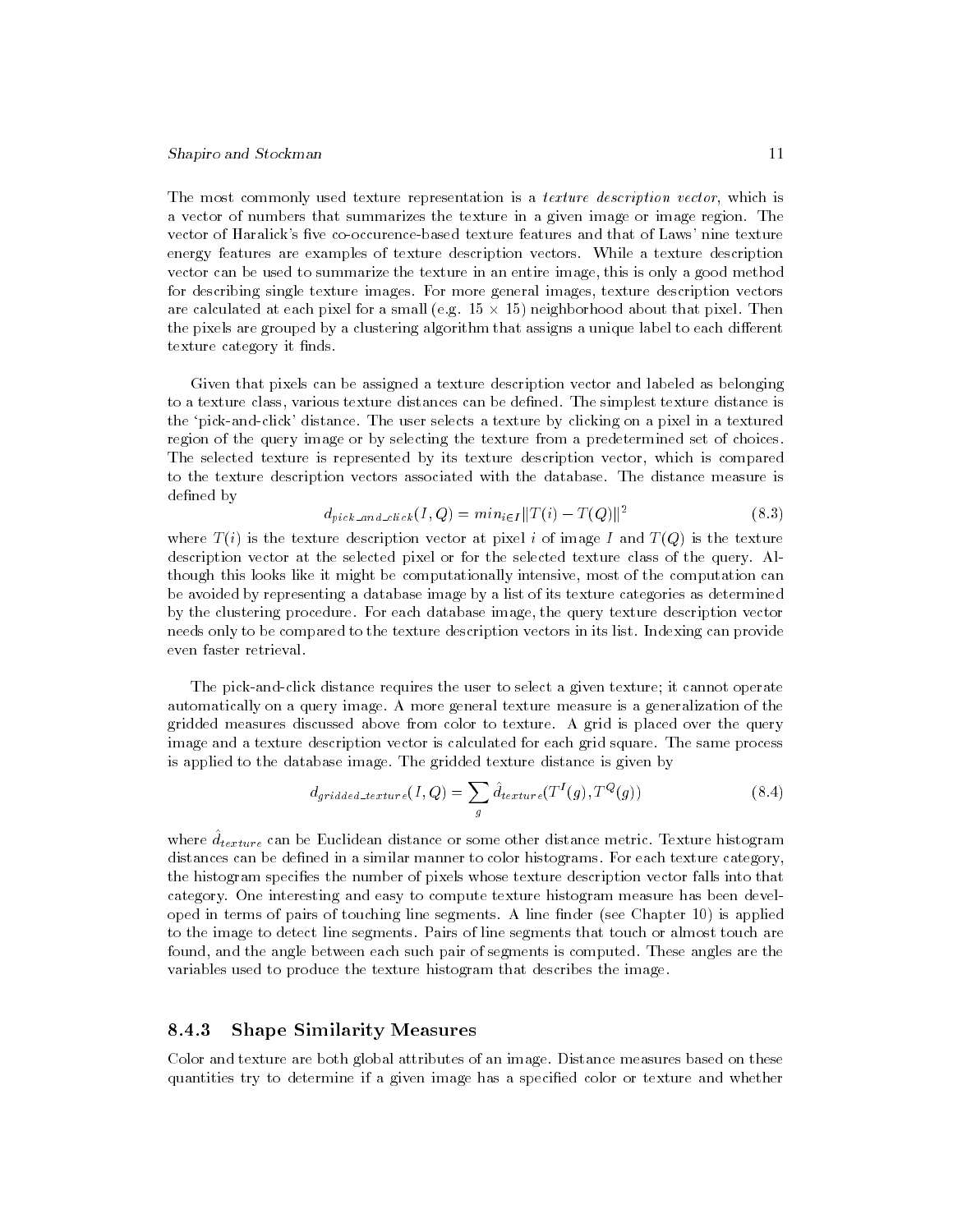### Exercise 3 Texture Distance Measures

Pick several different texture measures from Chapter 7 and implement them as image distance measures that compare the texture in a subimage of a query image to that in a subimage of a database image. Then write a program that implements a gridded-texture distance measure and can call on any of these as the individual measures used in each of the grid squares. Compare results on a set of images using each of the individual measures and trying several different grid sizes. Test on a database of images that each have several regions of different textures.

or not it occurs in the same approximate position as in the query image. Shape is not an image attribute; it does not make sense to ask what the shape of an image is. Instead, shape tends to refer to a specic region of an image. Shape goes one step further than color and texture in that it requires some kind of region identication process to precede the shape similarity measure. In many cases, this has to be done manually, but automated segmentation is possible in some domains. Segmentation is still a crucial problem to be solved, before shape-based retrieval can be made widely available. Segmentation will be discussed in Chapter 10; shape matching is covered here.

Two-dimensional shape recognition is an important aspect of image analysis. In Chapter 3, a number of properties of image regions were defined; these are what we call *qlobal shape* properties, since they refer to the shape as a whole. Two shapes can be compared according to global properties by any of the statistical pattern recognition methods described in Chapter 4. Shape matching can also use structural techniques whereby a shape is described by its primitive components and their spatial relationships. Since the representation is a relational graph, graph-matching methods can be used for matching. Graph matching is powerful, because it is based on spatial relationships that are invariant to most 2D transformations. However, graph matching can be a very slow process; the computation time is exponential in the number of components. In the context of content-based image retrieval, we need methods that can quickly decide how similar an image shape is to a query shape. Often, we require shape matching methods to be invariant to translation and to size. Sometimes we also want rotational invariance, so that an object can be identied whether it is right-side-up or in some other orientation. However, this property is not always required in image retrieval. There are many scenes in which objects usually appear in the correct orientation. Buildings, trees, and trucks in outdoor scenes are common examples.

Shape measures abound in the computer vision literature. They range from crude global measures that help with, but do not perform, object recognition to very detailed measures that look for objects with very specic shapes. Shape histograms are examples of simple measures that can rule out shapes that could not possibly match, but that will return many false positives, just as color histograms do. Boundary techniques are more specific; they work with a representation of the boundary of a shape and look for shapes with similar boundaries. Sketch matching can be even more specic, looking not just for a single object boundary, but for a set of image segments involving one or more objects that match a query drawn or supplied by a user. We now discuss each of these categories.

Shape Histograms Given that histogram distances are fast and easy to compute and that they have been used for both color and texture matching, it is natural to extend them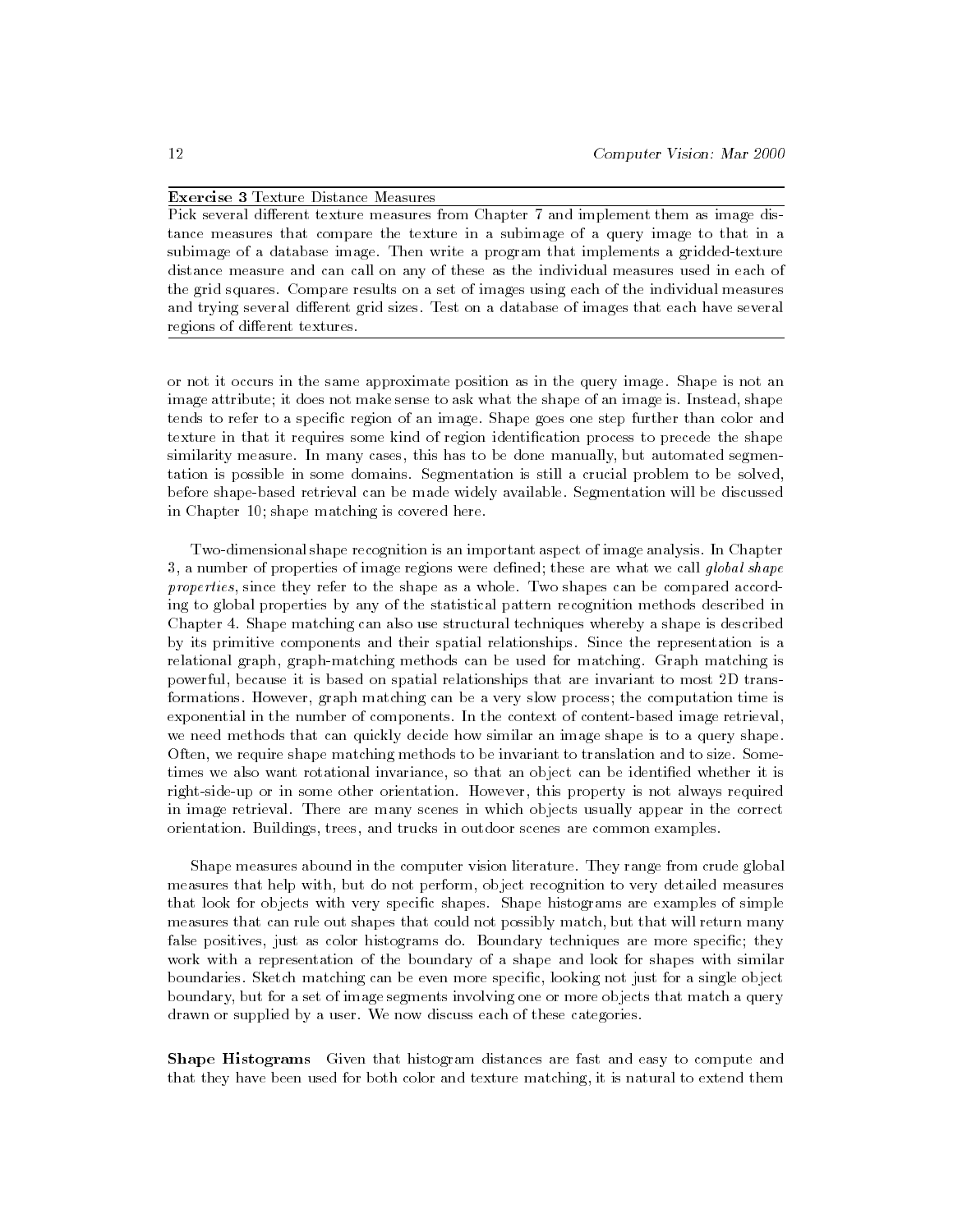### Shapiro and Stockman 13

to shape matching. The main problem is to define the variable on which the histogram is defined. Consider the shape as a region of 1's in a binary image whose other pixels are all  $0$ 's. One kind of histogram matching is *projection matching* using horizontal and vertical projections of the shape. Suppose the shape has  $n$  rows and  $m$  columns. Each row and each column become a bin in the histogram. The count that is stored in a bin is the number of 1-pixels that appear in that row or column. This leads to a histogram of  $n + m$  bins, which is useful only if the shape is always the same size. To make projection matching size invariant, the number of row bins and the number of column bins can be fixed. By defining the bins from the top left to the bottom right of the shape, translational invariance is achieved. Projection matching is not rotationally invariant, but may work with small rotations or other small geometric distortions. One way to make it rotationlly invariant is to compute the axes of the best-fitting ellipse (as discussed in Chapter 3) and rotate the shape until the major axis is vertical. Because we don't know which is the top of the shape, two possible rotations must be tried. Furthermore, if the major and minor axes are about the same length, four possible rotations must be considered. Projection matching has been successfully used in logo retrieval.

Another possibility is to construct the histogram over the tangent angle at each pixel on the boundary of the shape. This measure is automatically size and translationally invariant, but it is not rotationally invariant, because the tangent angles are computed from a fixed orientation of the shape. There are several different ways to solve this problem. One way is to rotate the shape according to its major axis as described above. Another simpler way is to rotate the histogram instead. If the histogram has  $K$  bins, there are  $K$  possible rotations. Incorrect rotations can be ruled out rapidly as soon as the histogram distance being computed becomes too large. Or, the histograms can be normalized by always choosing the bin with the largest count to be the first bin. Because of possible noise and distortion, several 'largest' bins should be tried.

### Exercise 4 Shape Histograms

Write a program that implements a shape-histogram distance measure using the tangent angle at each pixel on the boundary of the shape. Make it rotationally invariant by rotating the histogram of the query image so that each bin gets a turn as the first bin and the result is the minimum distance returned by each of these rotations. Use your distance measure to compare shapes that you extract from real images either by thresholding or interactively.

Boundary Matching Boundary matching algorithms require the extraction and representation of the boundaries of the query shape and the image shape. The boundary can be represented as a sequence of pixels or may be approximated by a polygon. For a sequence of pixels, one classical kind of matching uses Fourier descriptors to compare two shapes. In continuous mathematics, the Fourier descriptors are the coefficients of the Fourier series expansion of the function that defines the boundary of the shape. In the discrete case, the shape is represented by a sequence of m points  $\langle V_0, V_1, \ldots, V_{m-1} \rangle$ . From this sequence of points, a sequence of unit vectors

$$
v_k = \frac{V_{k+1} - V_k}{|V_{k+1} - V_k|}
$$
\n(8.5)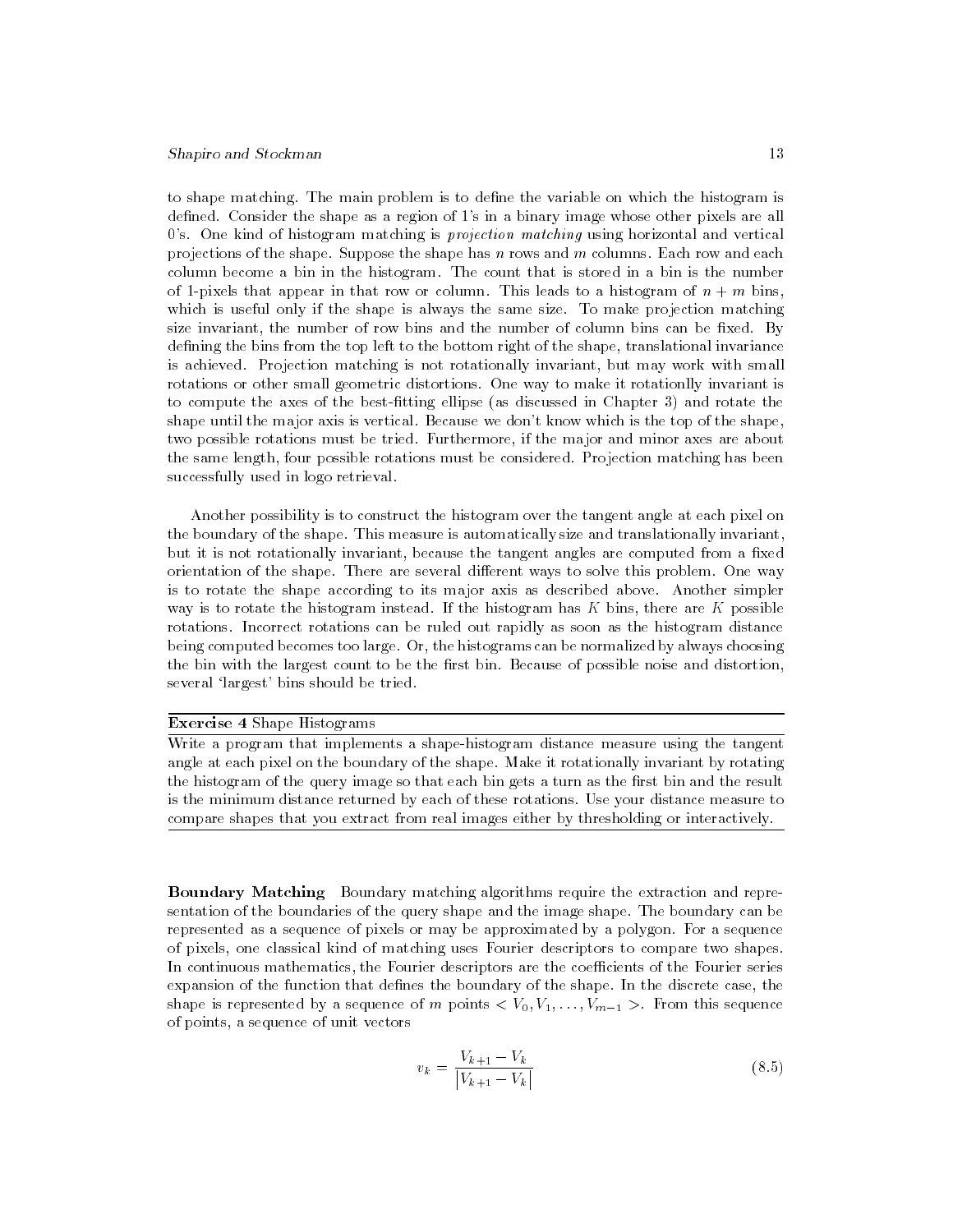and a sequence of cumulative differences

$$
l_k = \sum_{i=1}^k |V_i - V_{i-1}|, \quad k > 0
$$
  

$$
l_0 = 0
$$
 (8.6)

can be computed. The Fourier descriptors  $\{a_{-M}, \ldots, a_0, \ldots, a_M\}$  are then approximated by

$$
a_n = \frac{1}{L\left(\frac{n2\pi}{L}\right)^2} \sum_{k=1}^m (v_{k-1} - v_k) e^{-jn(2\pi/L)l_k}
$$
\n(8.7)

These descriptors can be used to define a shape distance measure. Suppose  $Q$  is the query shape and I is the image shape to be compared to  $Q$ . Let  $\{a_n^{\omega}\}$  be for the query and  $\{a_n^I\}$  be the sequence of FDs for the image. Then the Fourier distance measure is given by

$$
d_{Fourier}(I, Q) = \left[ \sum_{n=-M}^{M} |a_n^I - a_n^Q|^2 \right]^{\frac{1}{2}}
$$
(8.8)

As described, this distance is only invariant to translation. If the other invariants are required, it can be used in conjunction with a numeric procedure that solves for the scale, rotation, and starting point that minimize  $a_{Fourier}(1, \varphi)$ .

If the boundary is represented by a polygon, the lengths of the sides and the angles between them can be computed and used to represent the shape. A shape can be represented by a sequence of junction points  $\lambda$  if  $\lambda$  ,  $\lambda$  , where a pair of lines meet at coordinate location  $(X_i, Y_i)$  with angle magnitude  $\alpha_i$ . Given a sequence  $Q = Q_1, Q_2, \ldots, Q_n$ of junction points representing the boundary of a query object Q and a similar sequence  $I = I_1, I_2, \ldots I_m$  representing the boundary of an image object I, the goal is to find a mapping from Q to I that maps line segments of the query to similar-length line segments of the image and requires that a pair of adjacent query line segments that meet at a particular angle  $\alpha$  should map to a pair of adjacent image line segments that meet at a similar angle  $\alpha'$ .

Another boundary matching technique is elastic matching in which the query shape is deformed to become as similar as possible to the image shape. The distance between the query shape and the image shape depends on two components: 1) the energy required to deform the query shape into a shape that best matches the image shape and 2) a measure of how well the deformed query actually matches the image. Figure 8.7 shows the retrieval of images of horses through elastic matching to a query in which a user drew a rough outline of the shape he wanted to retrieve.

Exercise 5 Boundary Matching

While there are many known algorithms for boundary shape matching, they have not been heavily used so far in content-based retrieval. Can you explain why?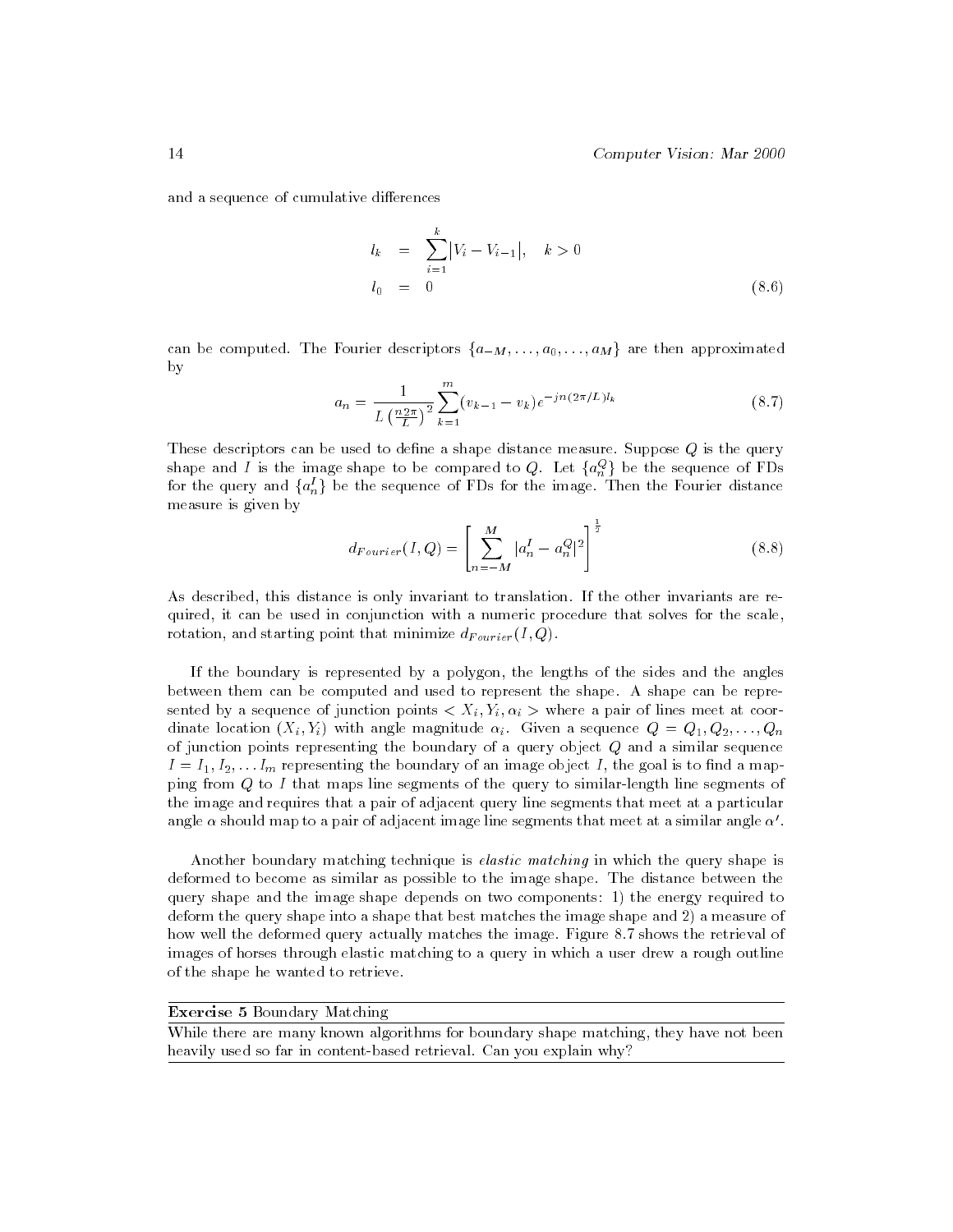

a) The user's query shape



b) Two of the retrieved images.



c) Another retrieved image in which two horses were found.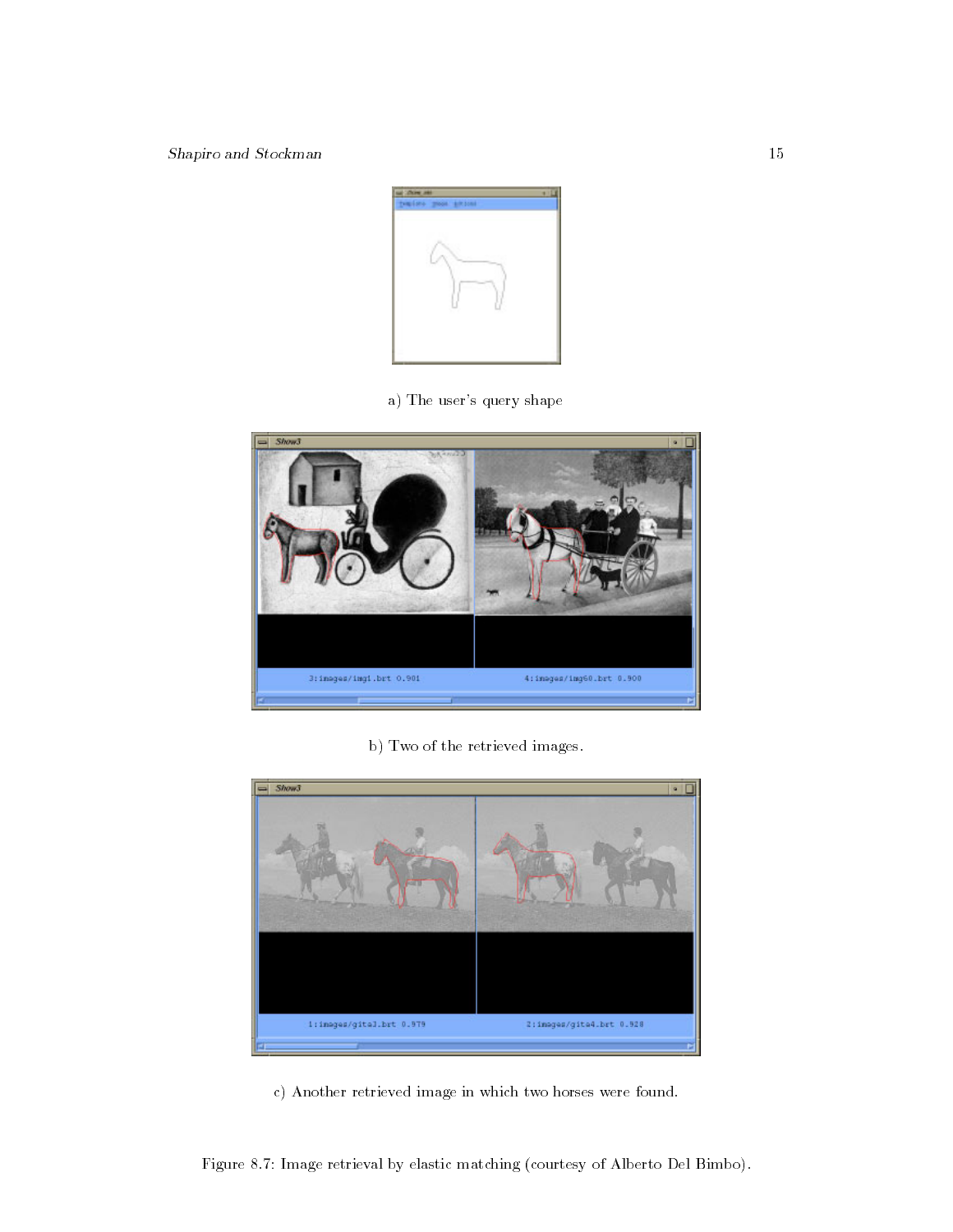Sketch Matching Sketch matching systems allow the user to input a rough sketch of the major edges in an image and look for full color or gray-scale images that have matching edges. In the ART MUSEUM system, the database consists of full-color images of famous paintings. The color images are preprocessed as follows to obtain an intermediate form called an abstract image.

- 1. Apply an ane transform to reduce the image to a prespecied size, such as 64 64 pixels and a median filter to remove noise. The result is a normalized image.
- 2. Detect edges using a gradient-based edge-finding algorithm. The edge finding is performed in two steps: first global edges are found with a global threshold that is based on the mean and variance of the gradient; then local edges are selected from the global according to locally-computed thresholds. The result is called the refined edge image.
- 3. Perform thinning and shrinking on the refined edge image. The final result is called the abstract image. It is a relatively clean sketch of the edges of the original image.

When the user enters a rough sketch as a query, it is also converted to the normalized size, binarized, thinned, and shrunk. The result of this processing is called the linear sketch. Now the linear sketch must be matched to the abstract images. The matching algorithm is correlation-based. The two images are divided into grid squares. For each grid square of the query image, the local correlation with the corresponding grid square of the database image is computed. In order to be more robust, the local correlation is computed for several different shifts in the position of the grid square on the database image and the maximum correlation over all the shifts is the result for that query grid square. The final similarity measure is the sum of each of the local correlations. The distance measure is the inverse of this similarity measure. In terms of our previous notation, it can be expressed as

$$
d_{sketch}(I, Q) = \frac{1}{\sum_{g} max_{n} [\hat{d}_{correlation}(shift_{n}(A^{I}(g)), L^{Q}(g))]}
$$
(8.9)

where  $A^{I}(g)$  refers to grid square g of the abstract image computed from database image I, shift( $A^{I}(g)$ ) refers to a shifted version of grid square g of the same abstract image, and  $L^\infty(q)$  refers to grid square  $q$  of the linear sketch resulting from query image  $Q$ .

Exercise 6 Sketch Matching

Design and implement a sketch-matching distance measure along the lines of the ART MUSEUM system. Use it to retrieve a set of known images according to the user's sketch.

#### 8.4.4Ob ject Presence and Relational Similarity Measures

Although most of the distance measures offered by the first image search engines involve color, texture, and shape, these are not the quantities that most end users want to see. End users tend to ask for images containing certain entities, which can be particular objects, such as people or dogs or can be abstract concepts, such as happiness or poverty. The first systems to offer object recognition have looked for such objects as human faces, human bodies, and horses. This is an area that will require further research in object recognition in order to be useful in image retrieval.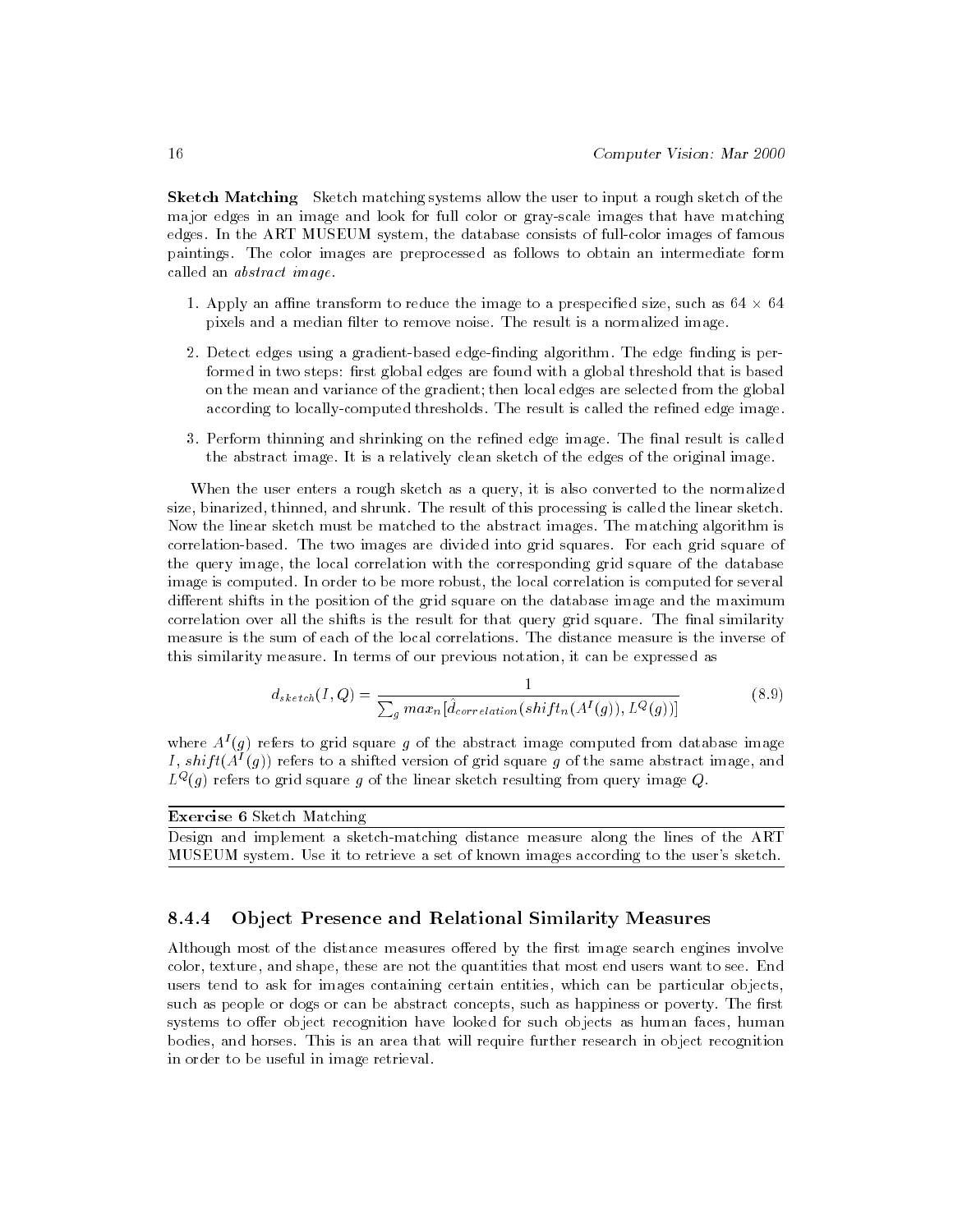

Figure 8.8: Faces detected by a neural-net-based face finder (courtesy of Henry Rowley and Takeo Kanade).

Face Finding Face nding is important because it allows us to search for images containing people. It is difficult because faces are found in all sizes and locations in an image, can be in a frontal or other view, and come in a variety of colors. A system developed at Carnegie-Mellon University employs a multiresolution approach to solve the size problem. It converts color images to gray scale to avoid color differences, normalizes for lighting, and expands the gray-tone range through histogram equalization. It then uses a neural net classifier that was trained on 16,000 images of faces and non-faces to perform the recognition. The neural net receives an image of 20  $\pm$  400 intensity values as its input and classical neural classical neural neural neural neural neural neural neural neural neural neural neural neural neural neural neural neural it as a face or non-face. While it is difficult to extract an exact algorithm from a neural net,  $\;$ a sensitivity analysis showed that the network relies most heavily on the eyes, then on the nose, and then on the mouth area of the 20 20 image. The method works well, nding -most, but not all frontal views of faces, as shown in Figure 8.8. It is not generally extensible to other objects unless they have a very particular pattern that shows up in the same way that the eyes, nose, and mouth do in gray tone images.

Flesh Finding Another way of nding objects is to nd regions in images that have the color and texture usually associated with that object. One of the first efforts in this area was focused on finding images of naked people, which has the useful application of filtering out pornography from query result sets. The method developed by Fleck and Forsyth has two main steps: 1) finding large regions of potential flesh and 2) grouping these regions to find potential human bodies.

The flesh filter operates at the pixel level. The initial RGB image is transformed into log-opponent space as follows: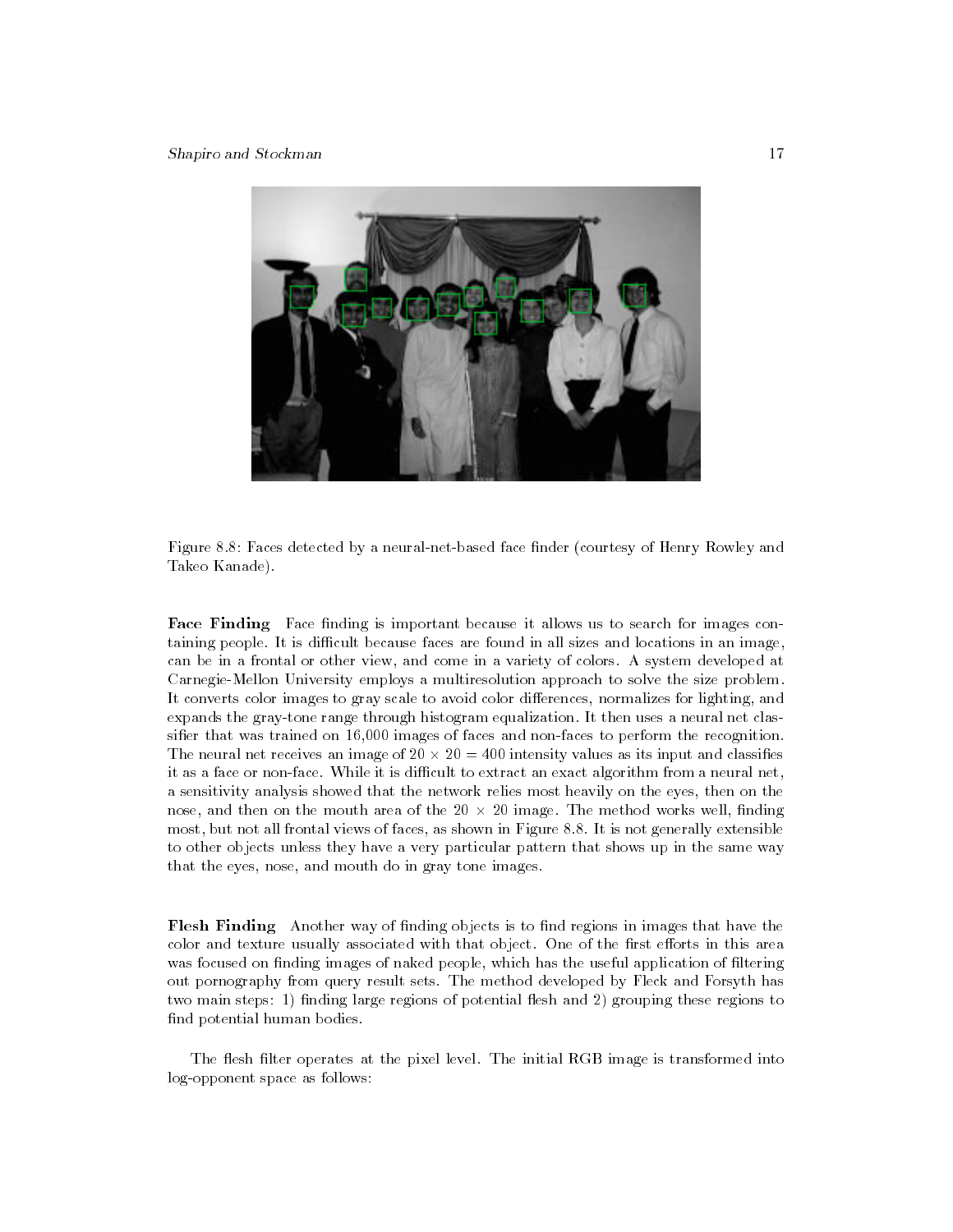$$
I = L(G) \tag{8.10}
$$

$$
R_g = L(R) - L(G) \tag{8.11}
$$

$$
B_y = L(B) - \frac{L(G) + L(R)}{2} \tag{8.12}
$$

where  $L(x)$  is defined by

$$
L(x) = 105 \log_{10}(x + 1 + n) \tag{8.13}
$$

and n is a random noise value from the range  $[0,1]$ . The I component is used to produce a texture amplitude map as follows:

$$
texture = med_2(|I - med_1(I)|)
$$
\n(8.14)

where  $med_1$  and  $med_2$  are two separate median filters of different sizes (me $d_2$  is 1.5 times the size of  $med_1$ ). The texture amplitude map is used to find regions of low texture, since skin in images tends to have a very smooth texture.

Hue and saturation are used to select the regions whose color matches that of skin.  $T$  images are also median ltered before being used in the calculations. The calculations in the calculations. The calculations in the calculations in the calculations. The calculations in the calculations in the calculat conversion from log opponent space to hue and saturation is given by

$$
hue = \tatan(R_g, B_y) \t(8.15)
$$

$$
saturation = \sqrt{R_g^2 + B_y^2} \tag{8.16}
$$

If a pixel falls into either of the following two ranges, it is marked as a skin pixel.

- 1.  $text{ } t = 5, 110 < h = 150, 20 < saturation < 60$
- 2. texture  $\lt 5$ ,  $130 \lt hue \lt 170$ ,  $30 \lt s$  aturation  $\lt 130$

Note that all the constants used above are from the original work and can be modified for different data sets or user preference.

The skin map is a binary array where 1-pixels are skin pixels and 0-pixels are non-skin pixels. This array can be processed by a morphological closing operation to produce a cleaner result. Once the images with skin regions have been found, they can be checked for 1) having enough flesh to be considered pornography (30% of the image was used) and 2) having regions in appropriate spatial relations to be considered human body parts.

### Exercise 7 Flesh and Face Finding

Implement a flesh finder to find regions of flesh color. Select regions of a specified size and larger and try to find evidence of facial features: in particular, the eyes, nose, and mouth, in that order of priority. Based on the features you find, assign to each region the probability of being a face.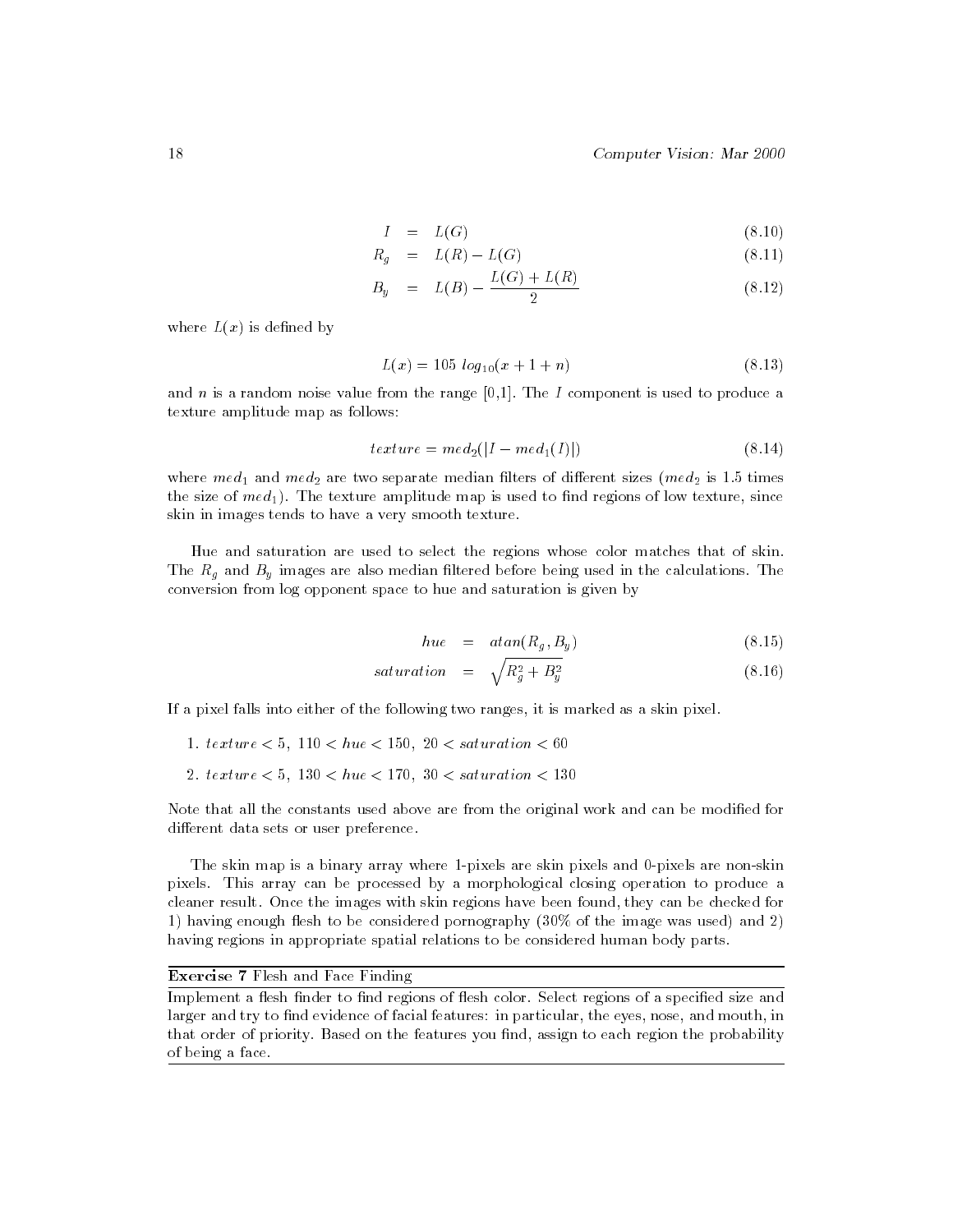

Original Image Segmentation Symbolic Representation

Figure 8.9: Objects and spatial relationships that can be extracted from images and used for retrieval. (Original image licensed from Corel Stock Photos.)

Spatial Relationships Once objects can be recognized, their spatial relationships can also be determined, and queries can be formulated that require a certain set of named objects in predetermined spatial relationships. This is the final step in the image retrieval hierarchy. In recent work at Berkeley and in similar work at Santa Barbara, researchers have sucessfully used both color and texture to segment images into regions that often correspond to objects or scene backgrounds. Such objects as tigers and zebras that stand out well and have a particular color/texture pattern can be found in this way. Backgrounds such as jungle or sky or beach can also be isolated. Figure 8.9 gives an example of this type of segmentation process. The original color image is shown at left, and its segmentation into regions is shown at center. A symbolic representation of the image in which the regions of interest are depicted as ellipses is shown at right. This representation can be used to construct a relational graph whose nodes are the classifications of the regions and whose edges represent spatial relationships. Now relational matching techniques can be used to create relational distance measures for image retrieval. Although the system shown here doesn't go that far, Del Bimbo has developed a retrieval system that could use this representation as its input. This system allows users to construct queries by placing selected icons in spatial relationships on the query screen and returns images having the corresponding objects in those relationships. Figure 8.10 shows an example of retrieval by this spatial query system.

## Exercise 8 Retrieval by Objects and Relationships

Obtain or write a program that segments a color image into regions based on color and, if possible, texture. Run the program on a set of training images in which each class of object, such as tiger, sky, jungle, is present in several images. Train a classication algorithm on these known regions according to their color and texture properties. Write a program that uses the segmenter and classifier to produce a set of labeled regions for an input image and then computes the spatial relationships above, below, left-of, right-of, and adjacent-to between pairs of regions. Then write an interactive front end that allows users to input a graph structure in which the nodes are objects from the training set and the edges are the required relationships. The program should return all database images that satisfy the user's query.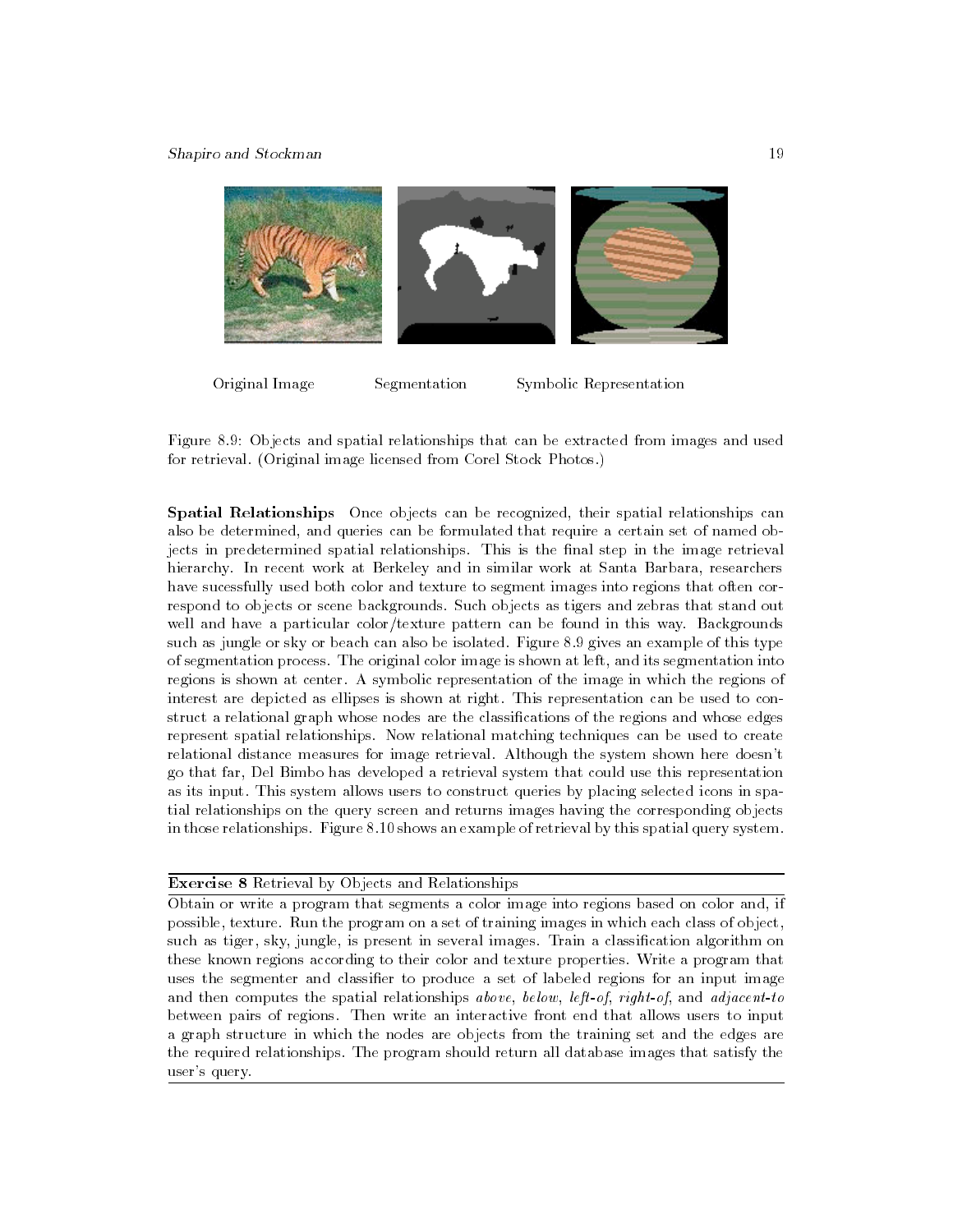

Query Window Retrieved Image

Figure 8.10: Results of a spatial-relationship query. (Figure courtesy of Alberto Del Bimbo with permission of IEEE. Reprinted from "Symbolic Description and Visual Querying of Image Sequences using Spatio-Temporal Logic," by A. Del Bimbo, E. Vicario, D. Zingoni, IEEE Transactions on Knowledge and Data Engineering, Vol. 7, No. 4, Aug. 1995.  $\heartsuit$ 1995 IEEE)

### 8.5Database Organization

Large databases of images, like any other large databases, are too big to search the whole database for images that satisfy a given query. Instead, the images must be organized and indexed so that only a fraction of them are even considered for any one query. There are standard methods for indexing numeric and textual data that are used in most relational database systems. Methods for indexing spatial data also exist and have been used, in particular, for geographic information systems. Methods for indexing images for contentbased image retrieval are being developed for current research systems.

#### 8.5.1Standard Indexes

In most relational databases, the user can specify an attribute on which an index is to be built. Usually this attribute is an important key associated with each data record. For example, if the database contains records of the employees who work for a certain company, then the social security number would be a good attribute to use to index the data. Since everyone has a unique social security number, this attribute is called a *primary key*. If the data is often accessed by some other attribute, such as last name of employee, a separate index can be built for it.

In a relational database, an *index* is a data structure with which the system can look up a given attribute value and rapidly find the set of all records in the database that have that value for that attribute. There are two common types of indexes used in relational database systems: hash indexes and B-tree indexes. Hash indexes allow rapid determination of the set of data records that have exactly the attribute value specied in the query. B-tree or B+ -tree indexes allow a speedy search for records whose attribute values lie in the range specified by a query.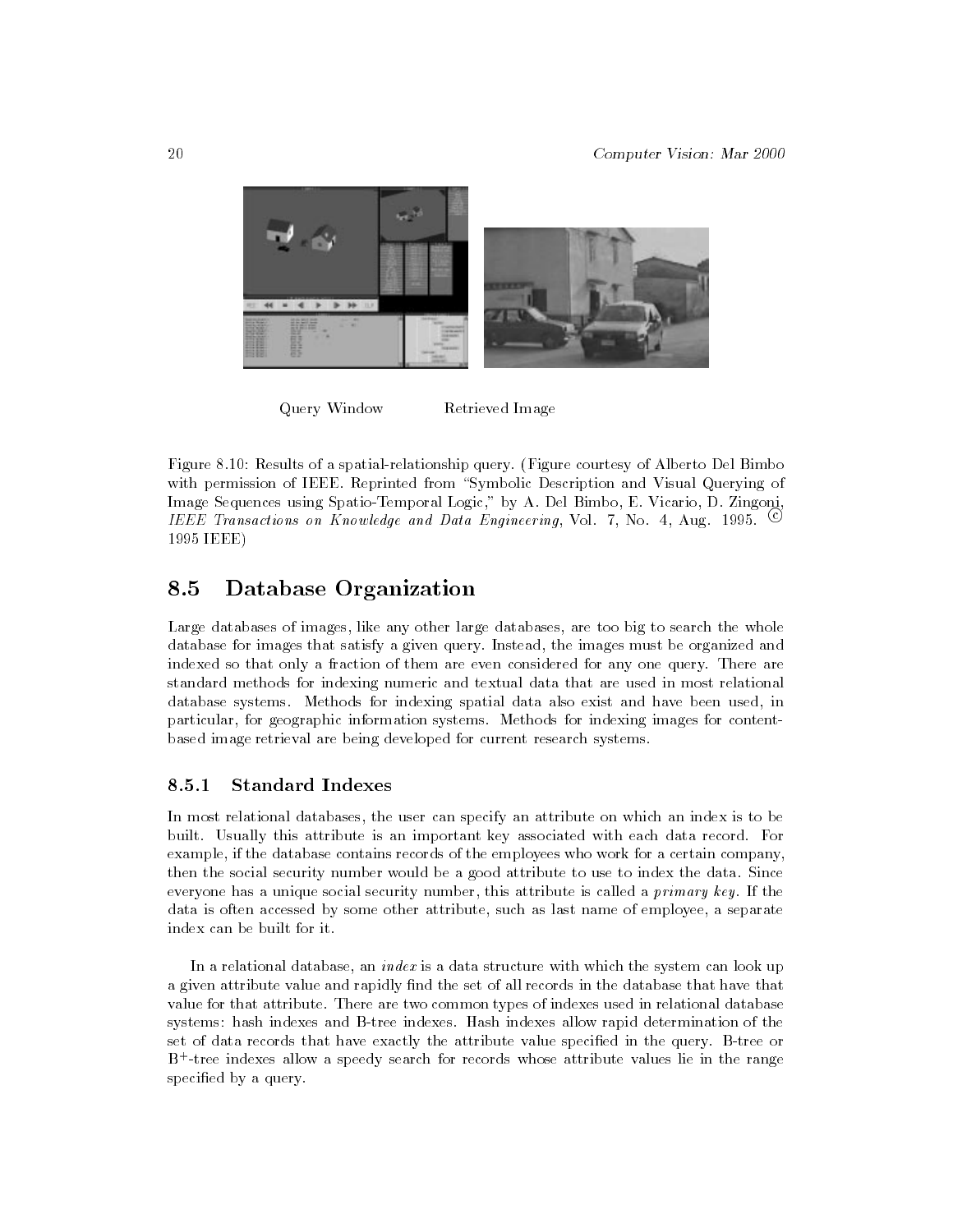Shapiro and Stockman 21

**Hash Indexes** A hash index applies the theory of the hash table to access a large set of records in a database. The assumption is that there is a potentially large set of possible key values and only a fraction of these are ever present in the database at one time. Suppose that the database consists of a file of  $N$  records. Each record contains several different fields including one field for the key values. The access mechanism for the hash index is a hash function that maps any key value into an address in the file that contains (or sometimes points to) a database record containing the particular key value. If the key values are numeric, then one simple hash function is  $f(x) = x \mod N$ , which reduces to dividing x by  $N$  and using the remainder of the division as the record number of the record to be accessed. Figure 8.11 shows a hash index for a database with numeric keys. The hash table has ten positions numbered 0 through 9 (a real hash table would be much bigger). The hash function being used is  $f(x) = x \mod 10$ . The query shown is asking for all records whose key value is equal to 45, which hashes to positon 5 in the hash table.



Figure 8.11: A sample hash index.

If each key value hashes to a different location in the table, then the access time for any given key is constant. Generally, this doesn't happen. Instead, several different keys may hash to the same location. This phenomenum is called a *collision* and solutions to it can be found in any data structures text. The solution shown in the figure is to keep a linked list of all records whose keys hash to the same location. The end result, in any case, is that the access process may involve a small amount of search, rather than being a simple direct access, but for good hash functions and tables that are not too full, the access time is still approximately constant. Because of the nature of the hashing process, it is most suitable for an exact match constraint of the form  $KEY = VALUE$  and is less useful for range queries.

**D - Iree Indexes** D-trees and D <sup>-</sup> trees are balanced multi-way search trees that can be used for indexing and are suitable for range queries. B-trees have values of keys and data at both internal and leaf nodes, while  $\mathtt{D}^+$  trees have data only at leaf nodes. We will concentrate on B+ trees, since the data in a database should be separate from the index.

A search tree of order p is a tree in which each node contains  $\leq p-1$  key values and p pointers. A  $B^+$ -tree is a search tree that has one format for internal nodes and a second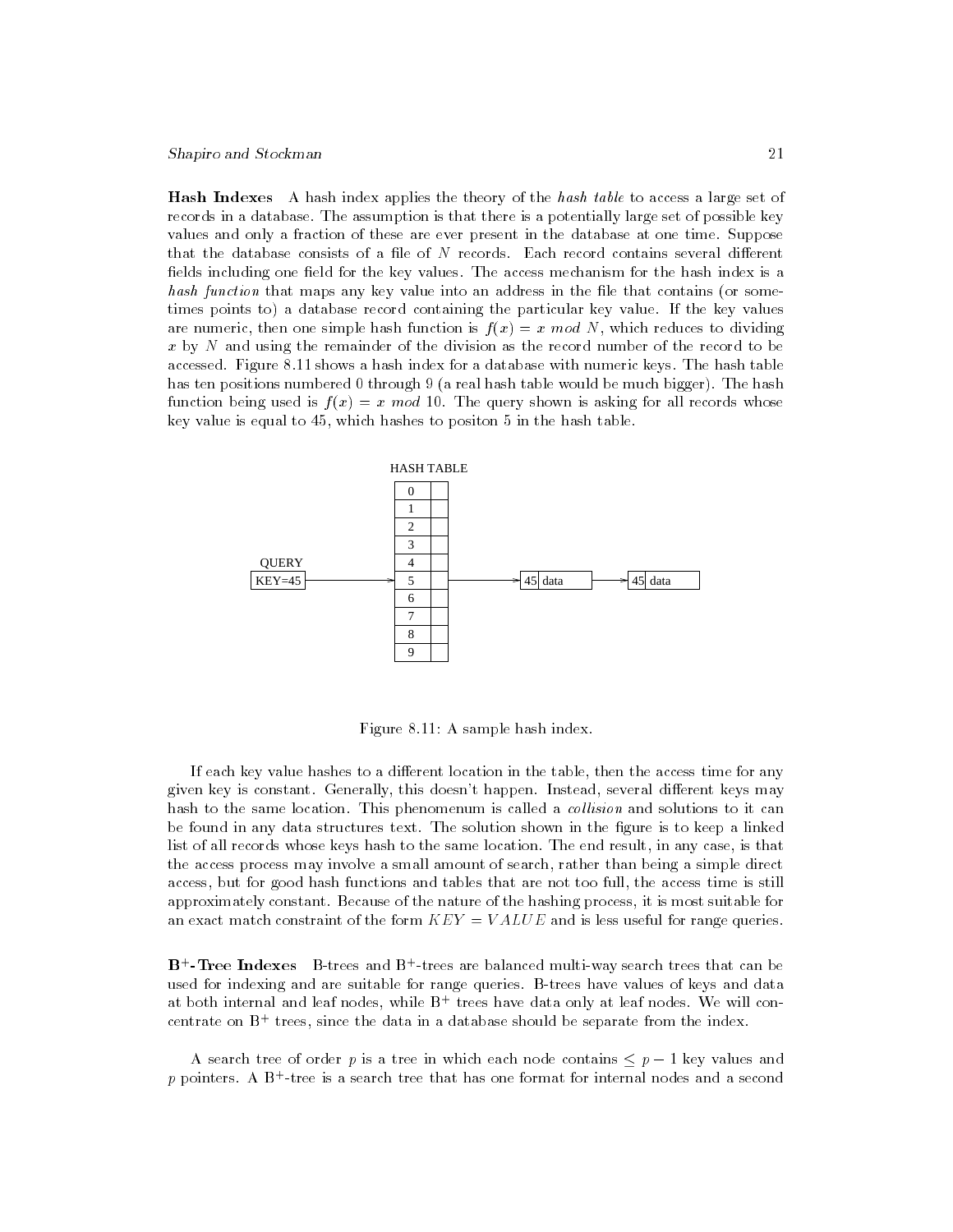format for leaf nodes. Each internal node of a B+ -tree has the following constraints:

- 1. It has the format  $\langle P_1, K_1, P_2, K_2, \ldots, P_{q-1}, K_{q-1}, P_q \rangle$  where each  $P_i$  is a pointer to another node and each Ki is a key value. Intuitively, Pi1 points to a subtree whose nodes contain keys with values less than or equal to Ki, while Pi points to a subtree whose nodes contain keys with values greater than  $K_i$ .
- 2. If it is a nonroot node, it has at least  $[(p/2)]$  subtree pointers.
- 3. If it is a root node, it has at least 2 subtree pointers.

Each leaf node of a B+ -tree satises the following:

- 1. It has the form  $K_1, Pr_1, K_2, Pr_2, \ldots, K_{q-1}, Pr_{q-1} >, P_{next} >$  where  $K_i$  is a key, P ri is a data pointer, and Pnext points to the next leaf node.
- $2.$  P rigorous search key is kin or to a block of such records if the search records if the search records if the search  $k$ field of the index is not a key of the file.
- 3. Each leaf node has  $[(p/2)]$  values.
- 4. All leaf nodes are at the same level of the tree.

Internal nodes may have a different order  $p$  than leaf nodes; the goal is usually to fit each type of node into the physical block of storage that is the unit amount transferred from disk to internal memory.

To nd a given key value or range of values in a B<sup>+</sup> -tree, the retrieval system starts at the root of the tree. It reads that node into memory and performs a binary search of the keys in that node. If it finds two adjacent keys values in the node between which the given key value lies, the pointer between them points to the subtree that will contain the given key value or the smallest value in the given key range. If the given key value is less than the first key value in the node, the pointer to the left of this key value references the appropriate subtree. Similarly, if the given key value is greater than the last key value in the node, the pointer to the right of this key value references the correct subtree. Once the appropriate subtree has been identied, it becomes the root of the tree to be searched. The retrieval system performs this operation recursively until it reaches a leaf node.

In the leaf node, a binary search is again performed to find the given key or starting key value Ki . The associated points to point points to the data record containing this key value. If only one key value is sought, the associated record can now be returned. If this is a range search, the Pnext pointers in the data records in the data records can be used to  $\Omega$ data records until the end of the specied key range is encountered.

Figure 8.12 gives an example B+ -tree that indexes database records with numeric keys and image data. The internal nodes are shown with solid rectangles, and the leaf nodes are shown with dashed rectangles. The root node points to three different subtrees: those with key values less than or equal to 100, those with key values between 100 and 200, and those with key values greater than 200. The subtree with key values between 100 and 200 is shown. Its root points to two leaf nodes: one with key values less than 110 and one with key values between 110 and 150. The leaf nodes contain some actual key values and associated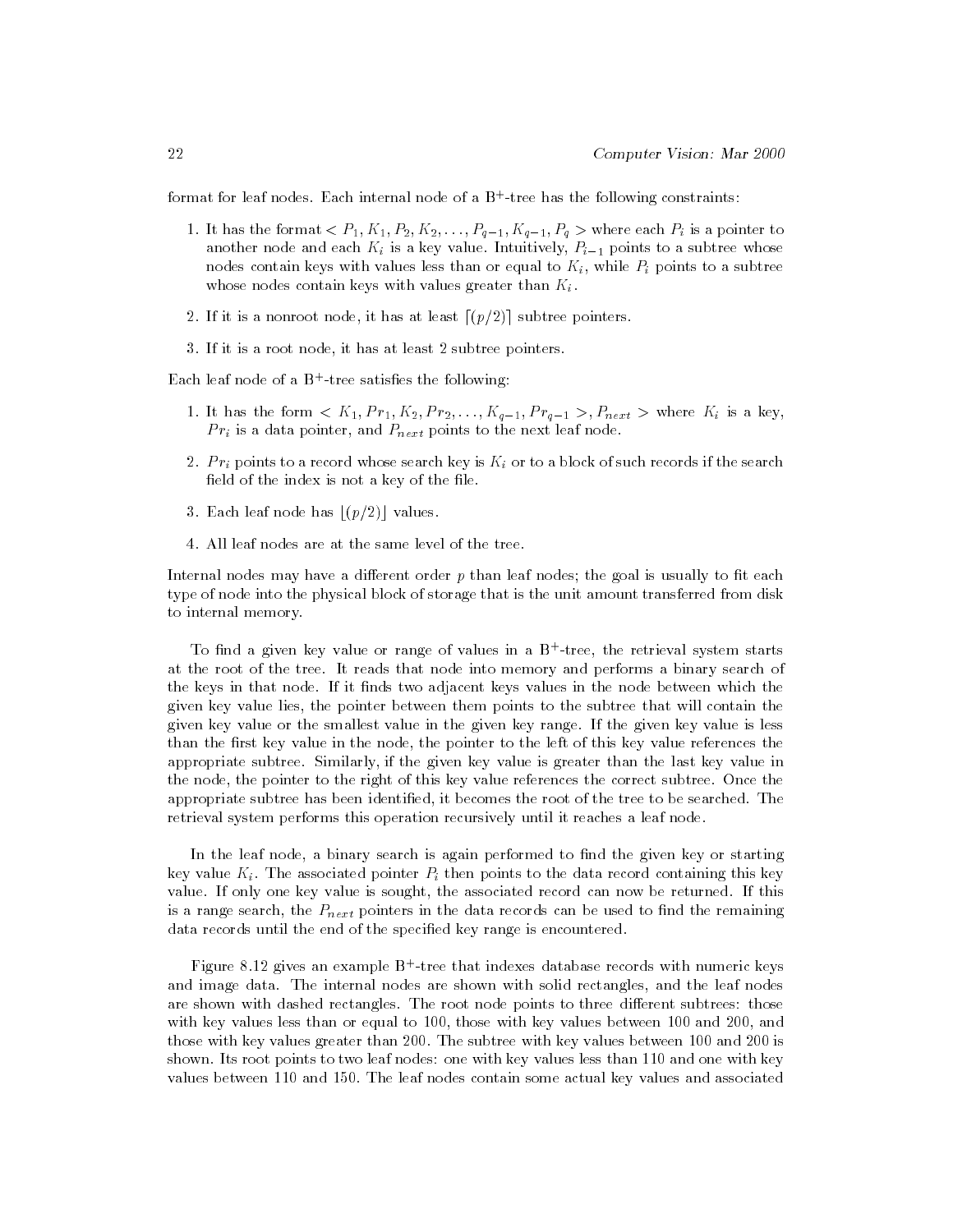

Figure 8.12: A sample B+ -tree index.

image data files.

B+ trees are 
exible and ecient and are used heavily in relational database systems. They can be used in image database systems to index single numeric or text fields associated with an image. They were not intended to be used to index multi-dimensional data.

#### $8.5.2$ Spatial Indexing

Spatial information systems contain data that is multi-dimensional. A number of structures have been proposed for spatial indexing. Quadtrees are hierarchical structures of degree four that break up the search space for 2D data into four sub-quadrants at each level of the tree. Quad trees can be used to represent regions in binary images. K-d trees are an extension of binary search trees, which allow search for k-dimensional data. R-trees are an extension of B-trees to higher dimensions and are suitable for a variety of spatial information system applications. In an R-tree, a data object is indexed by an n-dimensional minimum bounding rectangle (MBR), which bounds the space occupied by the object. Each actual data object is referenced by a unique identier (ID). The leaf nodes of the R-tree contain the data object IDs. The internal nodes contain entries of the form (MBR,CHILD) where CHILD is a pointer to a lower node in the R-tree and MBR covers all the rectangles in the lower node's entries. Figure 8.13 shows a sample R-tree index for a collection of 2D objects. The distribution of the rectangles depends on the order in which the tree was constructed and the exact K-tree construction algorithm used. Variants such as K+-trees and K+trees – also exist.

### 8.5.3 Indexing for Content-Based Image Retrieval with Multiple Distance Measures

The above methods can be used to index images for retrieval via simple distance measures that are based on a single attribute or a small number of attributes. They are not suitable for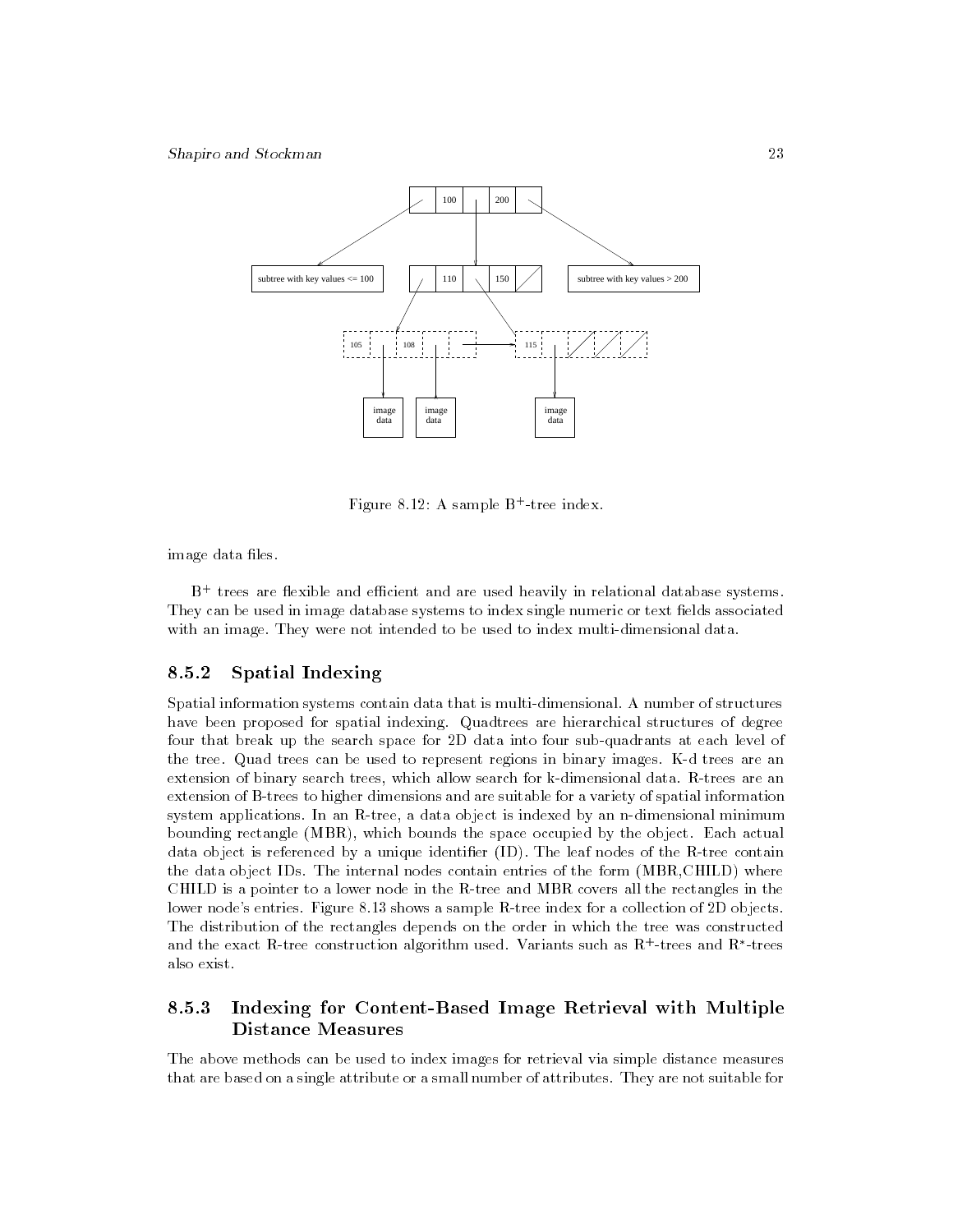



Figure 8.13: A sample R-tree index for 2D data. The ellipses represent the data objects and the indexing rectangles are shown with dashed lines. Rectangle R1 has been broken down further into rectangles R3 and R4, each of which contain a single data object. Rectangle R2 has not been broken down further and contains three data objects: B, C, and D.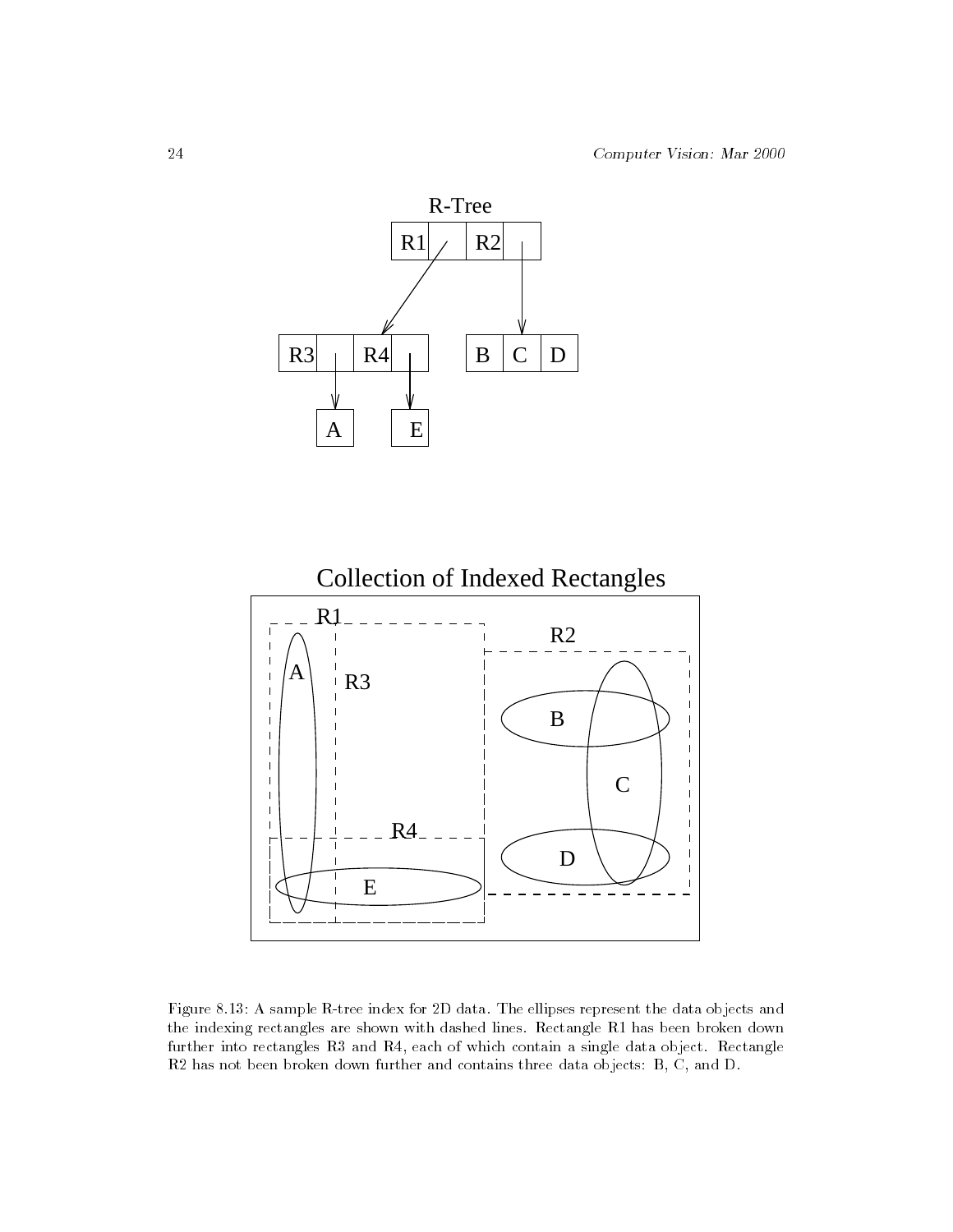## Shapiro and Stockman 25

a larger, general system that provides the user with the choice of a number of base distance measures and methods to combine them. Such a system requires a more flexible form of organization and indexing. If the base measures are metrics, then the triangle inequality property can be used to provide a nonstandard indexing method. The triangle inequality says that if Q is a query image, I is a database image, and K is a specially-selected key image, then

$$
d(I, Q) \ge |d(I, K) - d(Q, K)|
$$

d(x, x) =  $\vert \psi(x) \rangle$  =  $\vert \psi(x) \rangle$ <br>ed. Thus by comparing the dat for any image distance measure d. Thus by comparing the database and query images to a third key image, a lower bound on the distance between the query image and the database image can be obtained.

Consider first the case of a single distance metric  $d$ . A set of key images can be selected from the database; intuitively, they should represent the different classes of scenes in the database. The query image Q is compared to each of the keys,  $K_1, K_2, \ldots, K_M$ , obtaining a set of distances  $d(Q, K_1), d(Q, K_2), \ldots, d(Q, K_M)$ . Suppose that the user has specified that all images with distance less than  $T$  from the query  $Q$  should be returned. Then for each key  $K_i$ , all images I such that

$$
|d(I, K_i) - d(Q, K_i)| > T
$$

can be immediately ruled out, since  $d(I, Q)$  is already known to be too large. A data structure called the triangle-trie has been designed to take advantage of this approach and to rule out most of the images in a database from direct comparison to the query. The technique has also been extended to handle dynamically defined distance measures that are linear or Boolean combinations of the base distance measures.

 $E$ xercise  $\sigma$  indexing

Suppose a set of images is to be indexed according to Laws' texture energy measures. Explain how you could use R-trees as your indexing mechanism for this system.

#### $\sim$  .  $\sim$ References

- 1. R. Baeza-Yates, W. Cunto, U. Manber, and S. Wu, "Proximity matching using fixedqueries trees," Combinatorial Pattern Matching, pp 198-212, Springer-Verlag, June (1994).
- 2. A. P. Berman, "A new data structure for fast approximate matching," Technical Report 94-03-02, Department of Computer Science and Engineering, University of Washington, (1994).
- 3. A. P. Berman and L. G. Shapiro, \A Flexible Image Database System for Content-Based Retrieval," Computer Vision and Image Understanding, Vol. 75, Nos. 1-2, pp. 175-195 (1999).
- 4. C. Carson, S. Belongie, H. Greenspan, and J. Malik, \Region-Based Image Querying," in Proc. IEEE Workshop on Content-Based Access of Image and Video Libraries, (1997).